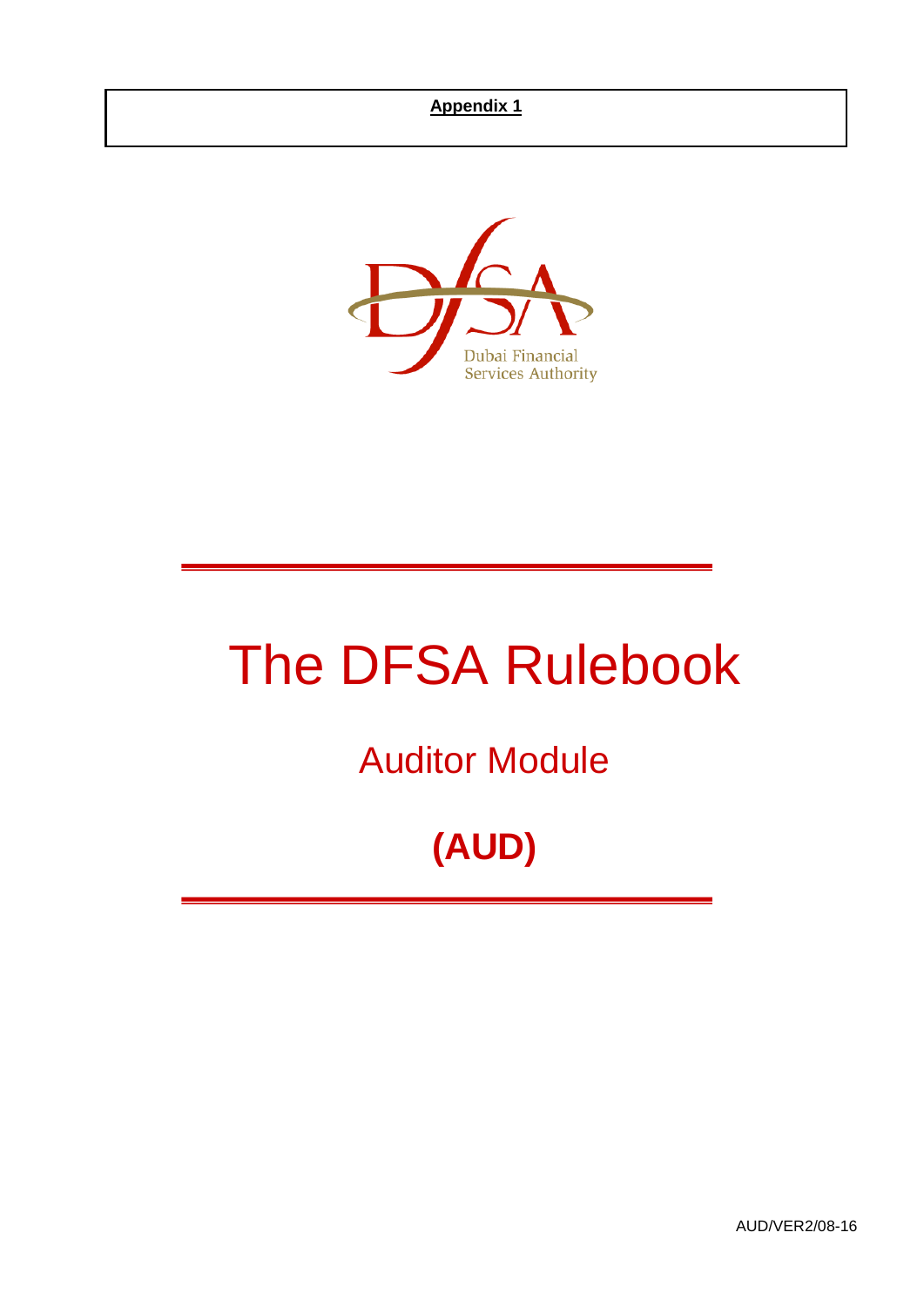

## **Contents**

The contents of this module are divided into the following chapters, sections and appendices:

| 1                                                                              |                                                                  |  |  |  |
|--------------------------------------------------------------------------------|------------------------------------------------------------------|--|--|--|
| 1.1                                                                            |                                                                  |  |  |  |
|                                                                                |                                                                  |  |  |  |
| $\mathbf{2}$                                                                   |                                                                  |  |  |  |
| 2.1<br>2.2<br>2.3<br>2.4<br>2.5<br>2.6<br>2.7                                  |                                                                  |  |  |  |
| $\overline{\mathbf{3}}$<br>3.1<br>3.2                                          |                                                                  |  |  |  |
| 3.3<br>4                                                                       |                                                                  |  |  |  |
| 4.1<br>4.2<br>4.3<br>4.4<br>4.5<br>4.6<br>4.7<br>4.8<br>4.9<br>4.10            | Employees' suitability and continuing professional development11 |  |  |  |
| <b>PART 3 - APPOINTMENT AND RESIGNATION OF AUDITOR AND CONDUCT OF AUDITS16</b> |                                                                  |  |  |  |
| 5                                                                              |                                                                  |  |  |  |

| 5.3 |  |
|-----|--|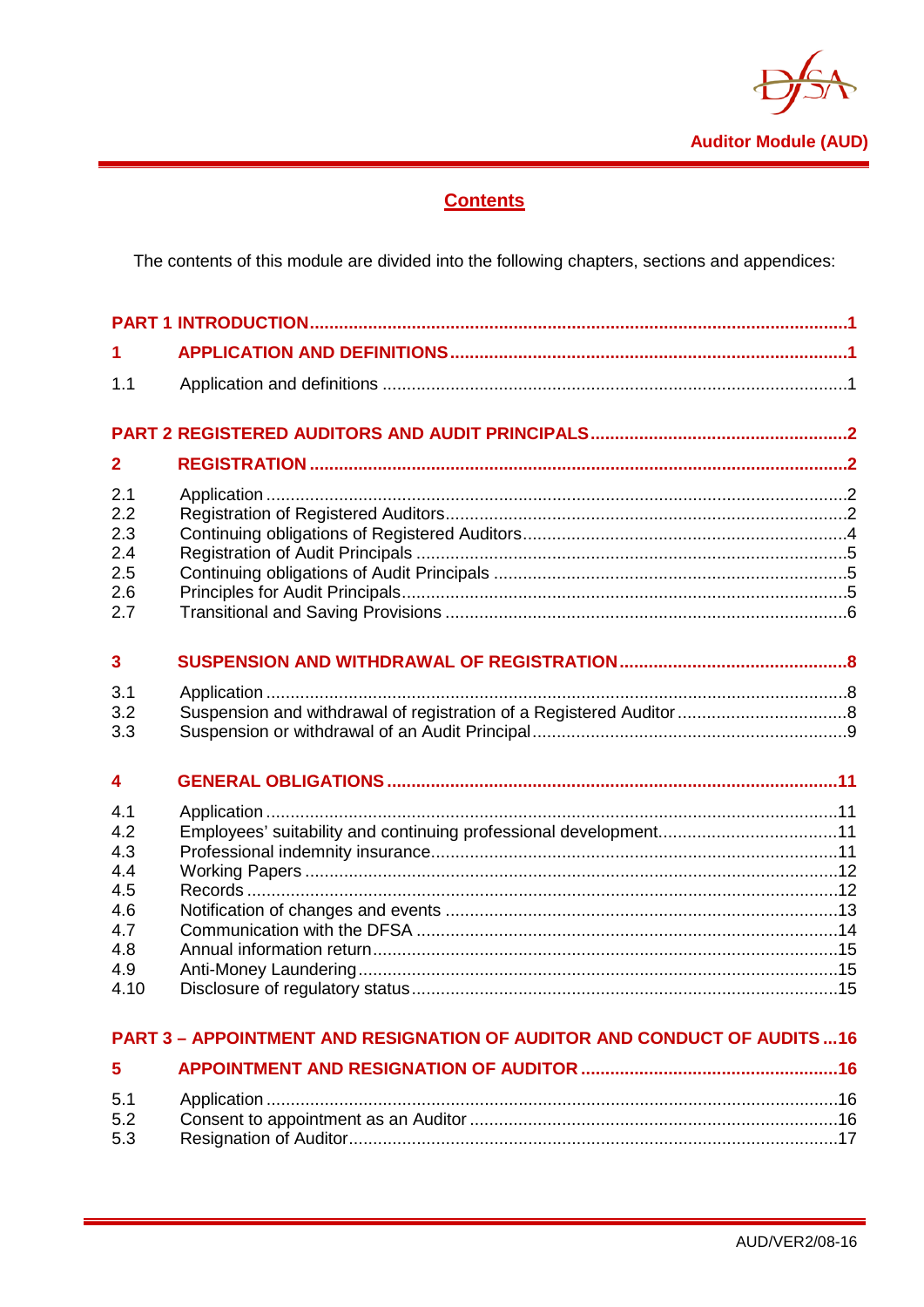

## **Auditor Module (AUD)**

| $6\qquad \qquad$ | <b>CONDUCT OF AUDITS AND PREPARATION OF AUDIT REPORTS  18</b> |  |
|------------------|---------------------------------------------------------------|--|
| 6.1<br>6.2       |                                                               |  |
|                  |                                                               |  |
|                  |                                                               |  |
|                  |                                                               |  |
|                  |                                                               |  |
|                  |                                                               |  |
|                  |                                                               |  |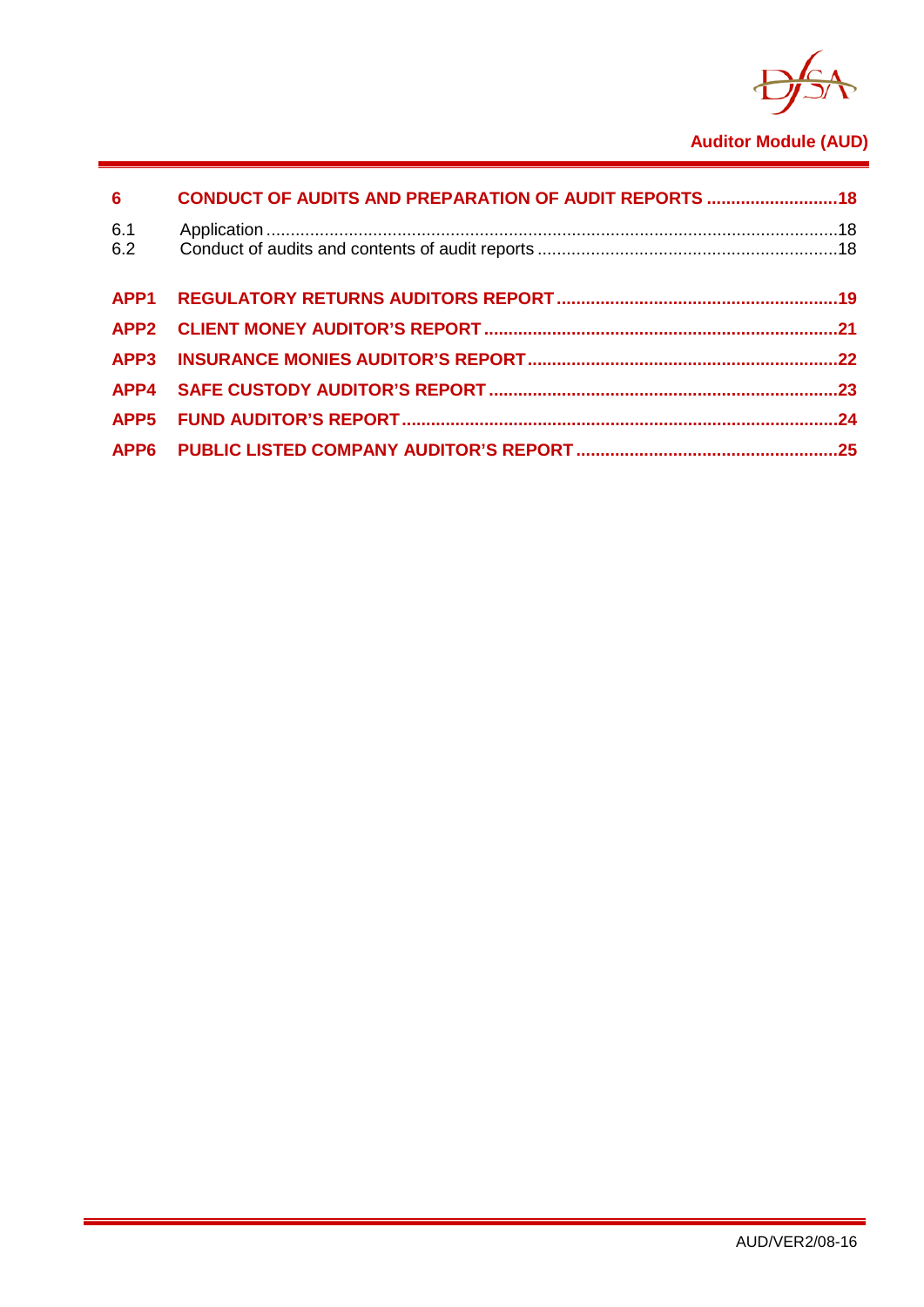

## <span id="page-3-1"></span><span id="page-3-0"></span>**PART 1 INTRODUCTION**

## **1 APPLICATION AND DEFINITIONS**

## <span id="page-3-2"></span>**1.1 Application and definitions**

- **1.1.1** This module (AUD) applies to every:
	- (a) applicant for registration as a Registered Auditor;
	- (b) Auditor;
	- (c) individual applying for registration as an Audit Principal; and
	- (d) Audit Principal.

#### **Guidance**

A Registered Auditor will need to comply with all chapters in AUD. An Auditor which is not a Registered Auditor will need to comply with chapters 5 and 6 in AUD as those chapters apply to an Auditor whether or not it is registered with the DFSA.

#### **1.1.2** In these Rules, a Relevant Person means a:

- (a) Domestic Firm;
- (b) Public Listed Company; or
- (c) Domestic Fund.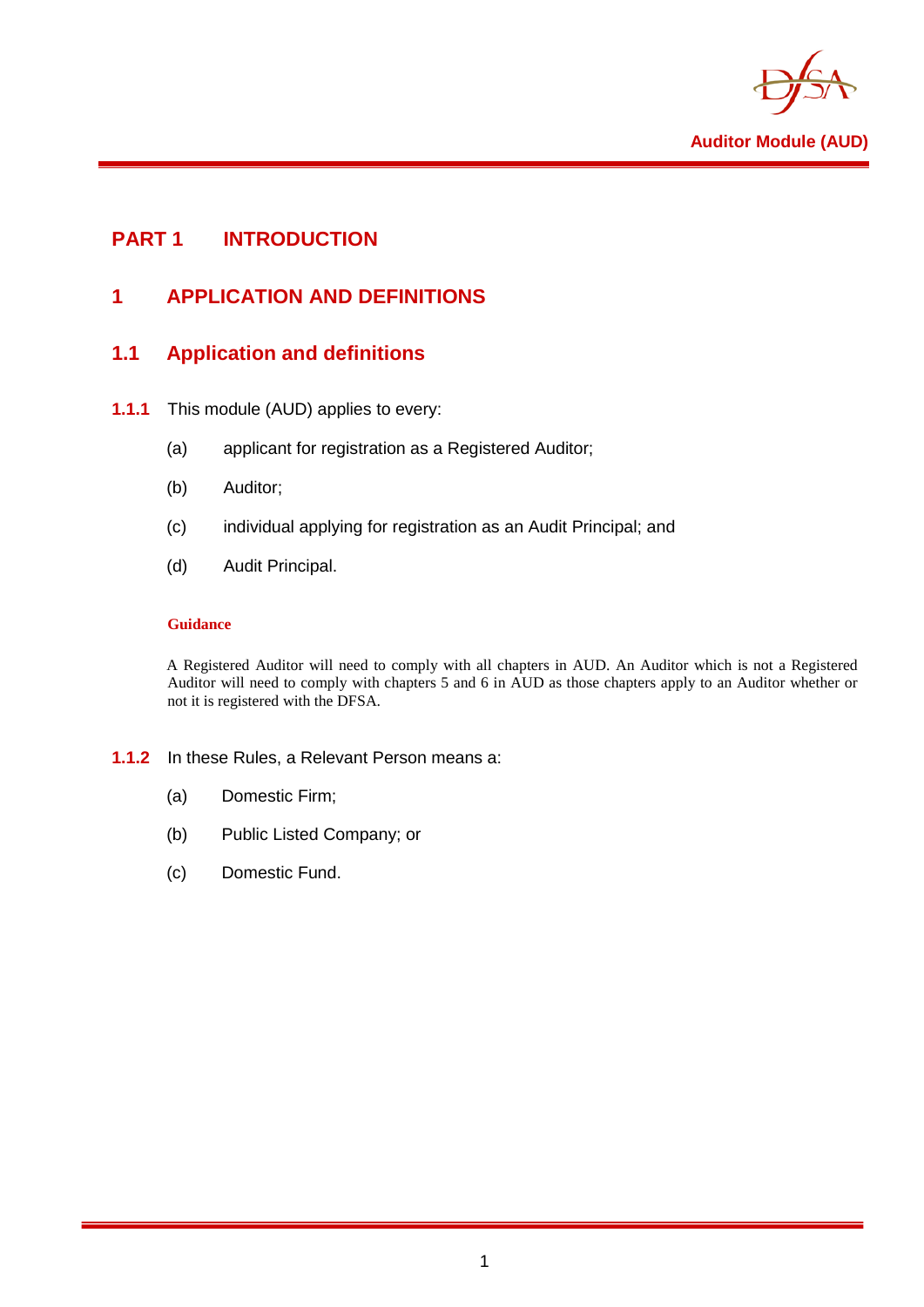

## <span id="page-4-0"></span>**PART 2 REGISTERED AUDITORS AND AUDIT PRINCIPALS**

## <span id="page-4-2"></span><span id="page-4-1"></span>**2 REGISTRATION**

## **2.1 Application**

- **2.1.1** This chapter applies to every:
	- (a) applicant for registration as a Registered Auditor;
	- (b) Registered Auditor;
	- (c) individual applying for registration as an Audit Principal; and
	- (d) Audit Principal.

## <span id="page-4-3"></span>**2.2 Registration of Registered Auditors**

#### **Application for registration**

**2.2.1** An applicant for registration as a Registered Auditor must complete and submit the appropriate form in AFN to the DFSA, supported by such additional material as may be required by the DFSA.

#### **Guidance**

- 1. A Person who may apply to be a Registered Auditor includes a natural person.
- 2. Applicants for registration as a Registered Auditor are required to pay fees as prescribed in FER.

#### **Criteria for registration**

- **2.2.2** In assessing an application for registration, the DFSA may:
	- (a) make any enquiries which it considers appropriate, including enquiries independent of the applicant;
	- (b) require the applicant to provide additional information;
	- (c) require the applicant to provide information on how it intends to ensure compliance with a particular requirement in a Rule or the Requlatory Law:
	- (d) require any information provided by the applicant to be verified in any way that the DFSA specifies; and
	- (e) take into account any information which it considers relevant.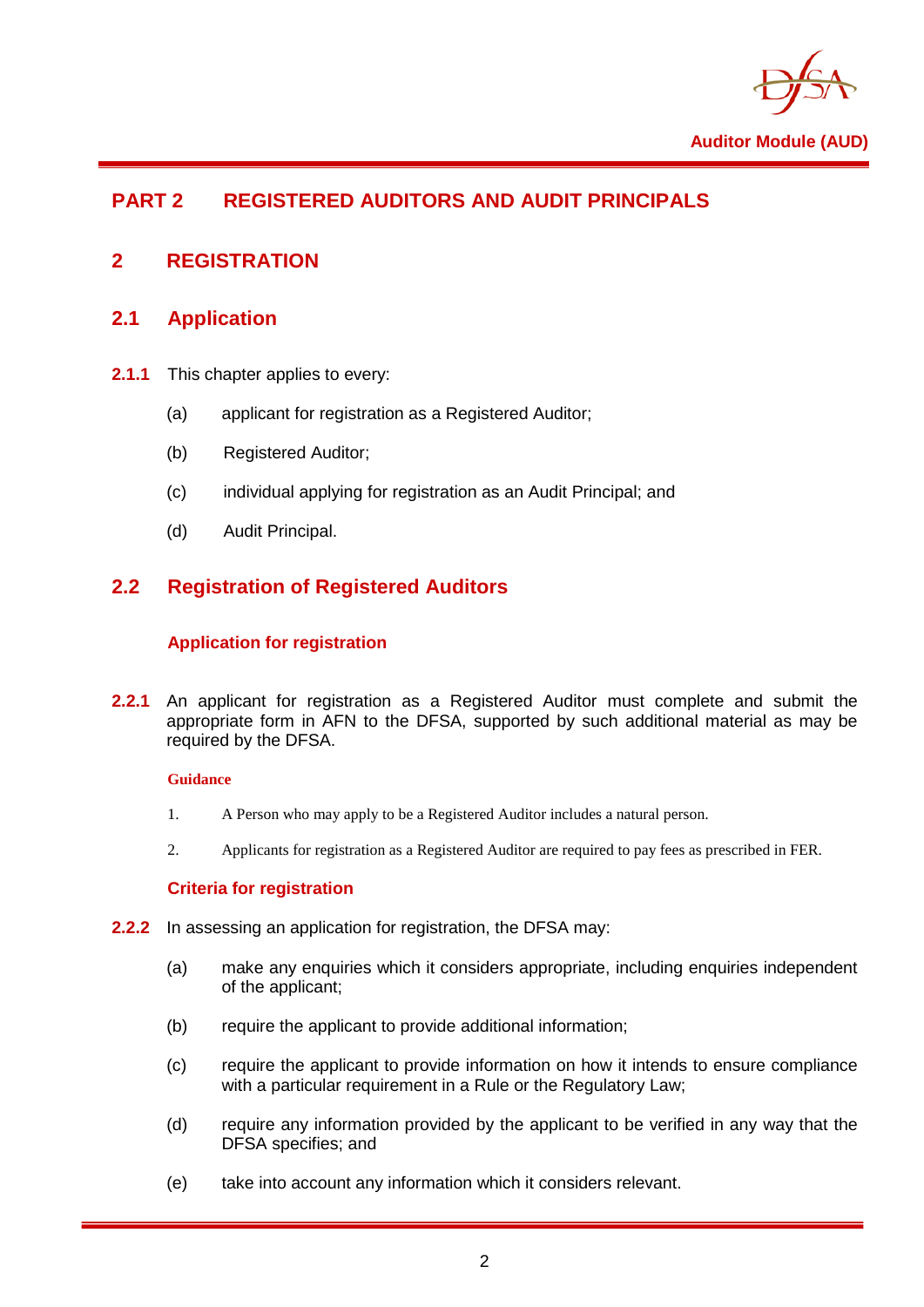

- **2.2.3** (1) An applicant for registration as a Registered Auditor must be able to demonstrate to the DFSA's satisfaction that it:
	- (a) is fit and proper;
	- (b) has professional indemnity insurance as required under section 4.3;
	- (c) has adequate systems, procedures and controls to ensure due compliance with:
		- (i) the International Standards on Auditing;
		- (ii) the International Standards on Quality Control; and
		- (iii) the Code of Ethics for Professional Accountants;
	- (d) has clear and comprehensive policies and procedures relating to compliance with all applicable legal requirements, including those in the Regulatory Law, AUD, AML and other relevant modules of the Rulebook, when providing audit services to a Domestic Firm, Public Listed Company or Domestic Fund;
	- (e) has adequate means to implement those policies and procedures and monitor that they are operating effectively and as intended;
	- (f) is controlled by a majority of individuals who hold Recognised Professional Qualifications;
	- (g) has identified at least one or more appropriate individuals, who will be appointed by it to undertake the responsibilities of an Audit Principal; and
	- (h) has complied with any other requirement specified by the DFSA.
	- (2) For the purposes of (1)(f) "majority" means:
		- (a) where under the Registered Auditor's constitution matters are decided on by the exercise of voting rights, a majority of the rights to vote on all, or substantially all, matters; or
		- (b) in any other case a majority of the Persons having rights under the constitution of the Registered Auditor to enable them to direct its overall policy or alter its constitution.
	- (3) For the purposes of assessing whether an applicant for registration meets the fit and proper requirement under (1)(a), the DFSA may consider:
		- (a) the application and submissions;
		- (b) its background and history;
		- (c) its ownership and Group structure;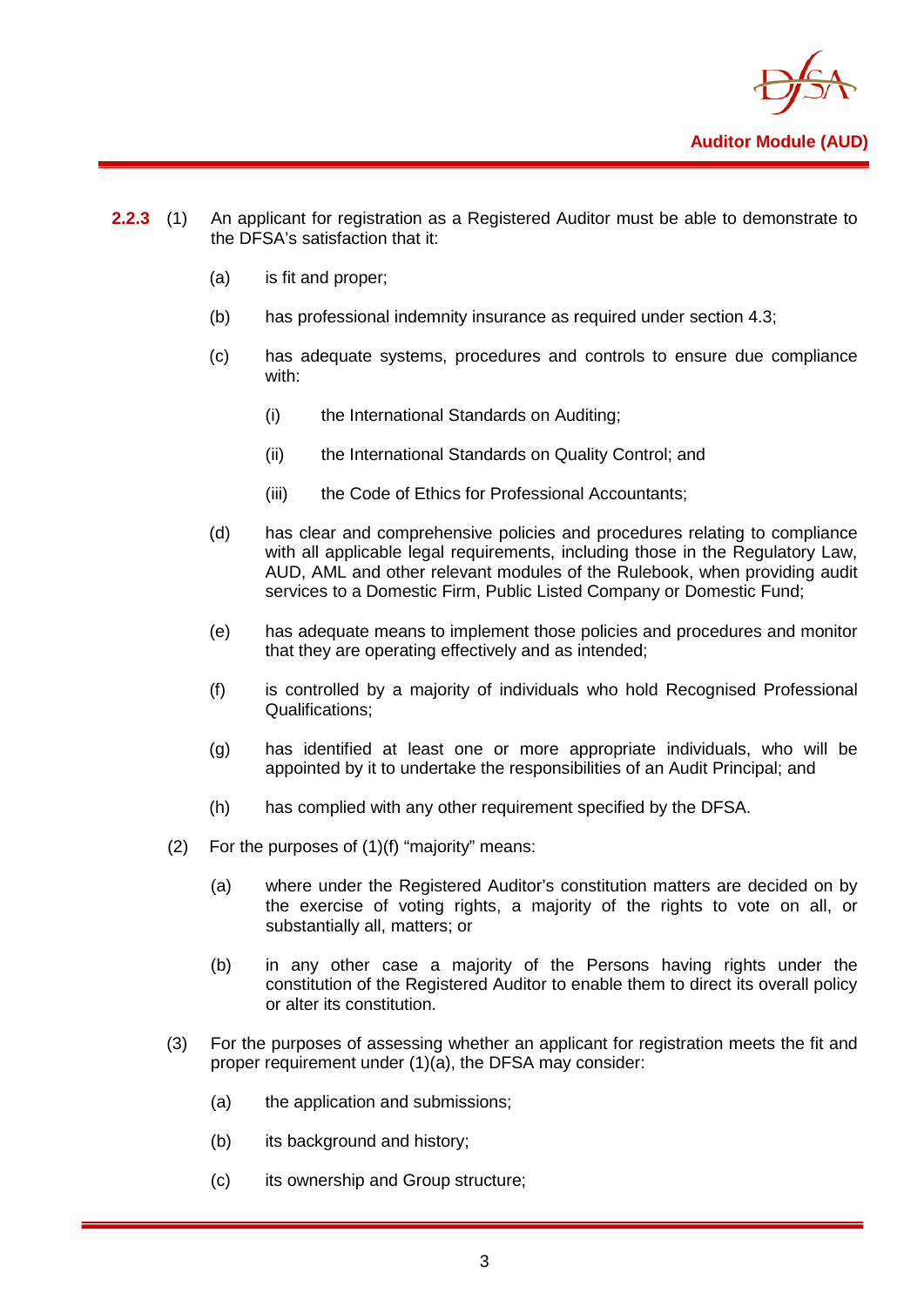

- (d) its resources, including human and technological;
- (e) whether the applicant's affairs are likely to be conducted and managed in a sound and prudent manner; and
- (f) any other matter considered relevant by the DFSA.
- (4) The DFSA will in assessing the matters in (1) and (3) consider the cumulative effect of factors which, if taken individually, may be regarded as insufficient to give reasonable cause to doubt the fitness and propriety of an applicant.

#### **Guidance**

Under Article 98 of the Regulatory Law, the DFSA may grant or refuse to grant registration and impose restrictions and conditions upon the registration.

## <span id="page-6-0"></span>**2.3 Continuing obligations of Registered Auditors**

- **2.3.1** To remain registered, a Registered Auditor must comply on a continuing basis with:
	- (a) the International Standards on Auditing, International Standards on Quality Control and the Code of Ethics for Professional Accountants;
	- (b) the registration criteria in Rule 2.2.3(1); and
	- (c) the Rules in chapter 6 regarding the conduct of audits and the preparation of audit reports.
- **2.3.2** A Registered Auditor must at all times have at least one individual appointed by it to undertake the responsibilities of an Audit Principal.
- **2.3.3** The DFSA may require a Registered Auditor which has not recently conducted any audit work under its registration to provide other examples of audit work it has carried out in order to demonstrate to the DFSA that it is still able to meet its continuing obligations.

#### **Guidance**

The DFSA may issue guidelines in the form of Practice Notes to assist Registered Auditors in applying the standards set out in Rule 2.3.1(a). These Practice Notes will highlight new emerging or otherwise relevant circumstances to assist a Registered Auditor in applying the relevant standard. Practice Notes will be published on the DFSA website.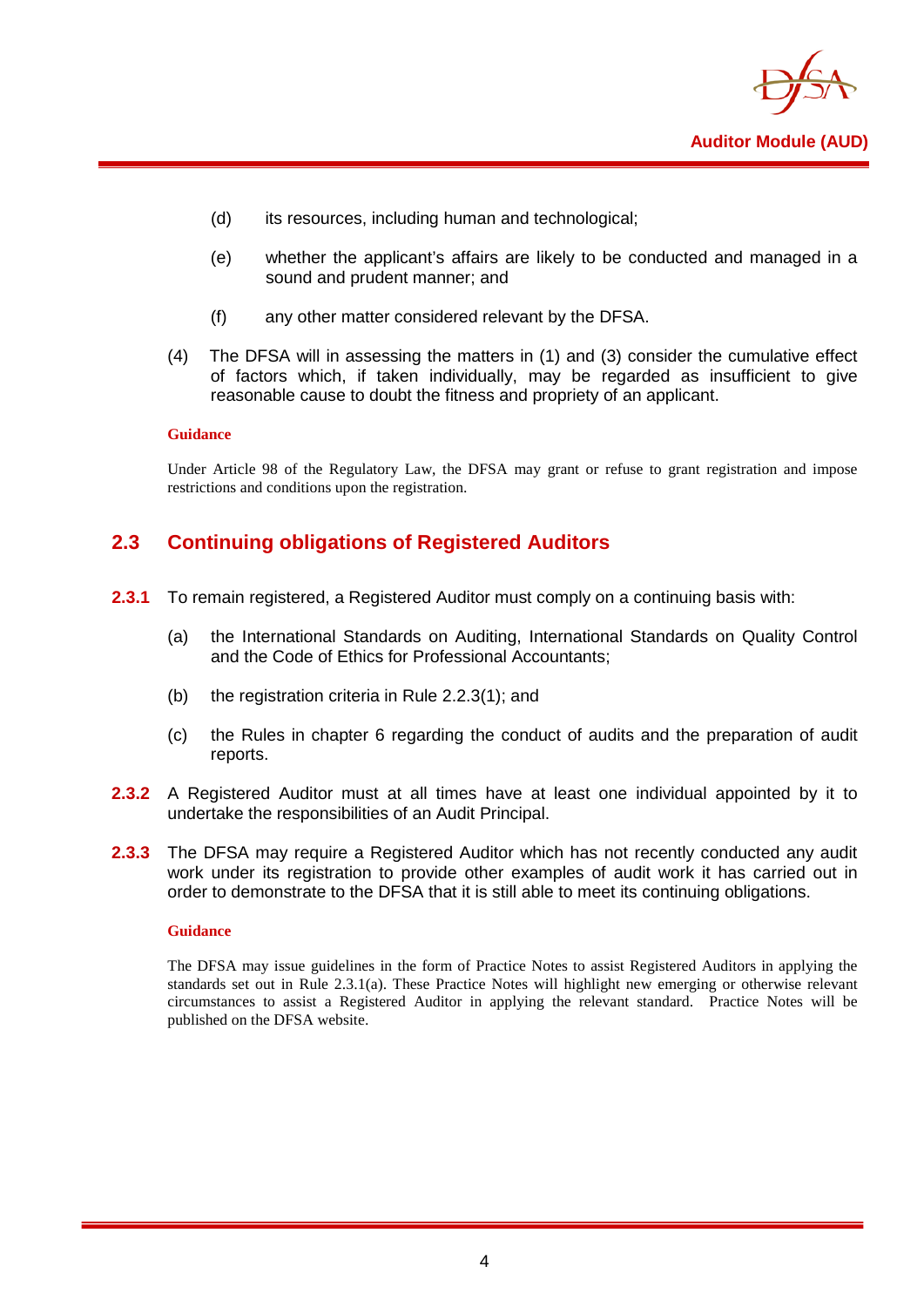

## <span id="page-7-0"></span>**2.4 Registration of Audit Principals**

#### **Guidance**

The general responsibilities of an Audit Principal are defined in Article 97(c) of the Regulatory Law.

#### **Application for registration**

**2.4.1** When applying for registration as an Audit Principal, both the relevant individual and the Registered Auditor must complete and submit the appropriate form in AFN, supported by such additional materials as may be required by the DFSA.

#### **Criteria for registration**

- **2.4.2** An individual applying for registration as an Audit Principal must be able to demonstrate to the DFSA's satisfaction that he:
	- (a) holds a Recognised Professional Qualification;
	- (b) is a member in good standing of a Recognised Professional Body;
	- (c) has at least 5 years of relevant post qualification audit experience in the past 7 years, including at least one year of experience in a managerial role supervising and finalising audits; and
	- (d) is fit and proper to conduct audit work.

## <span id="page-7-1"></span>**2.5 Continuing obligations of Audit Principals**

- **2.5.1** To remain registered, an Audit Principal must comply on a continuing basis with:
	- (a) the registration criteria in Rule 2.4.2; and
	- (b) the Principles in section 2.6.

## <span id="page-7-2"></span>**2.6 Principles for Audit Principals**

**2.6.1** The five Principles set out in this section apply to every Audit Principal.

#### **Guidance**

- 1. These Principles are derived from the fundamental principles published in the Code of Ethics for Professional Accountants.
- 2. If an Audit Principal breaches a Principle, the DFSA may consider suspending or withdrawing the registration of the Audit Principal on that basis.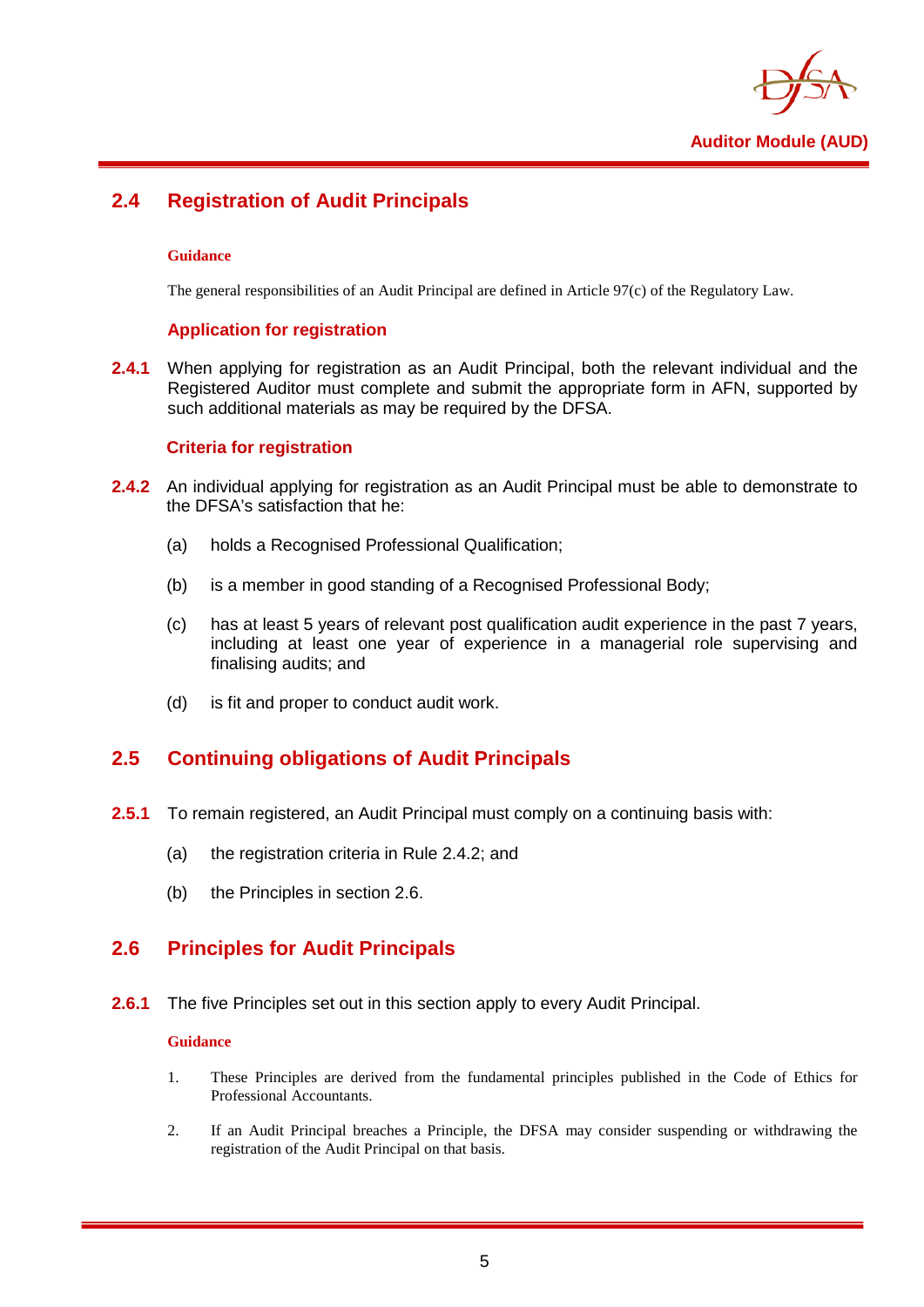

#### **Principle 1 - Integrity**

**2.6.2** An Audit Principal must be straightforward and honest in all professional and business relationships.

#### **Principle 2 - Objectivity**

**2.6.3** An Audit Principal must not allow bias, conflict of interest or the undue influence of others to override professional or business judgements.

#### **Principle 3 – Professional competence and due care**

**2.6.4** An Audit Principal must maintain professional knowledge and skill at the level required to ensure that a client or employer receives competent professional services based on current developments in practice, legislation and techniques and must act diligently and in accordance with applicable technical and professional standards.

#### **Principle 4 - Confidentiality**

**2.6.5** An Audit Principal must respect the confidentiality of information acquired as a result of professional and business relationships and, therefore, not disclose any such information to third parties without proper and specific authority, unless there is a legal or professional right or duty to disclose, nor use the information for the personal advantage of the Audit Principal or third parties.

#### **Principle 5 – Relations with the DFSA**

**2.6.6** An Audit Principal must deal with the DFSA in an open and co-operative manner and must promptly disclose to the DFSA any information of which the DFSA would reasonably expect to be notified.

#### <span id="page-8-0"></span>**2.7 Transitional and Saving Provisions**

- **2.7.1** In this section:
	- (a) "previous Law" means the Regulatory Law as it was in force immediately before the commencement of the DIFC Laws Amendment Law No. 1 of 2014;
	- (b) "current Law" means the provisions of the Regulatory Law that came into force under the DIFC Laws Amendment Law No. 1 of 2014; and
	- (c) "the commencement" means the commencement of the current Law.
- **2.7.2** A Person who immediately before the commencement was registered as an Auditor by the DFSA under the previous Law is deemed on the commencement to be registered as a Registered Auditor under the current Law.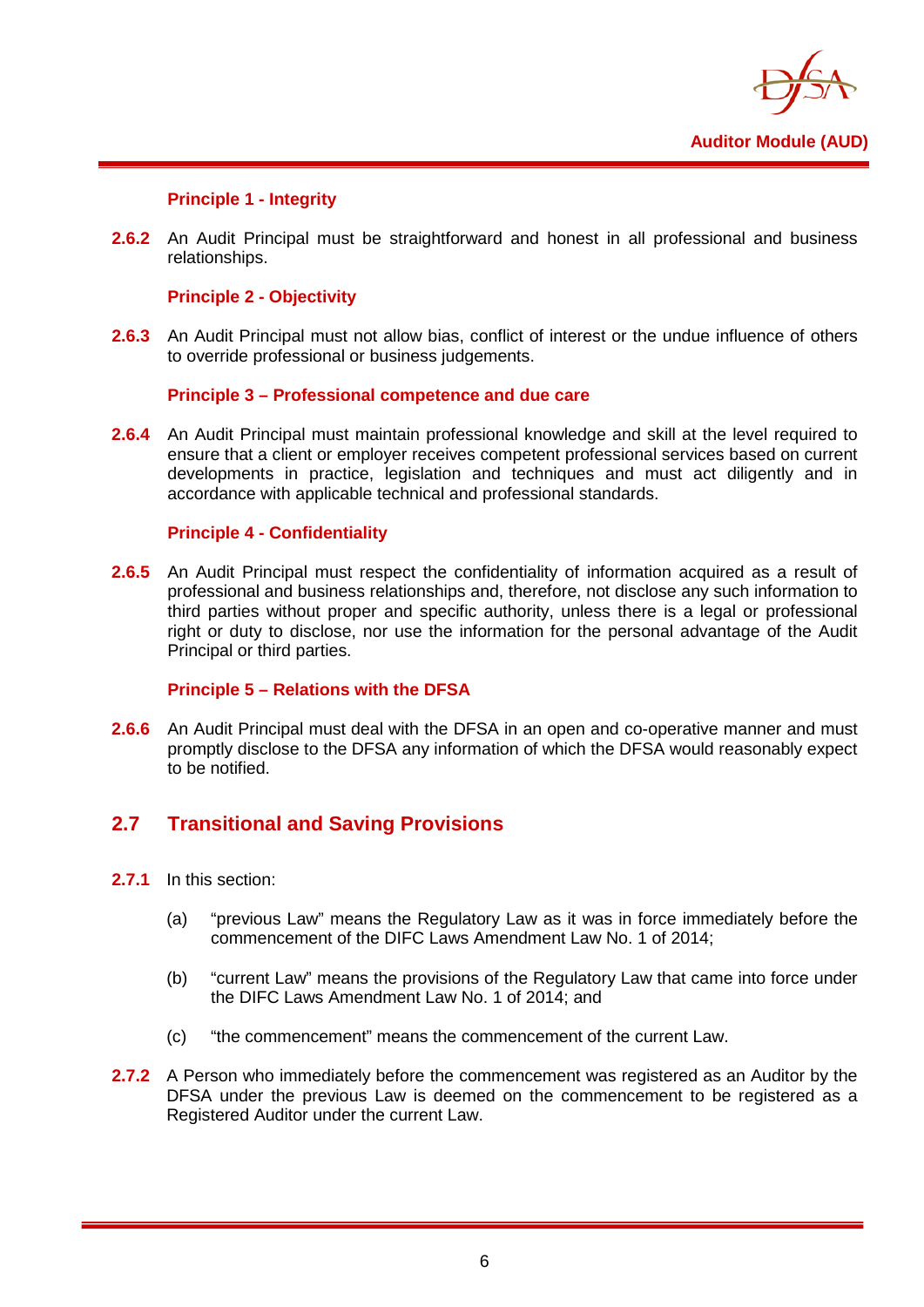

- **2.7.3** A Person who immediately before the commencement was appointed as an Audit Principal by a Registered Auditor under the previous Law is deemed on the commencement to be registered as an Audit Principal under the current Law.
- **2.7.4** An Audit Principal referred to in Rule 2.7.3 must submit the appropriate form in AFN (notification of intention to continue to undertake the responsibilities of an Audit Principal for a Registered Auditor) within 60 days of the commencement.
- 2.7.5 A Registered Auditor and an Audit Principal referred to in this section must continue to maintain any records which were required to be maintained under the previous Law for the period of time required under the previous Law.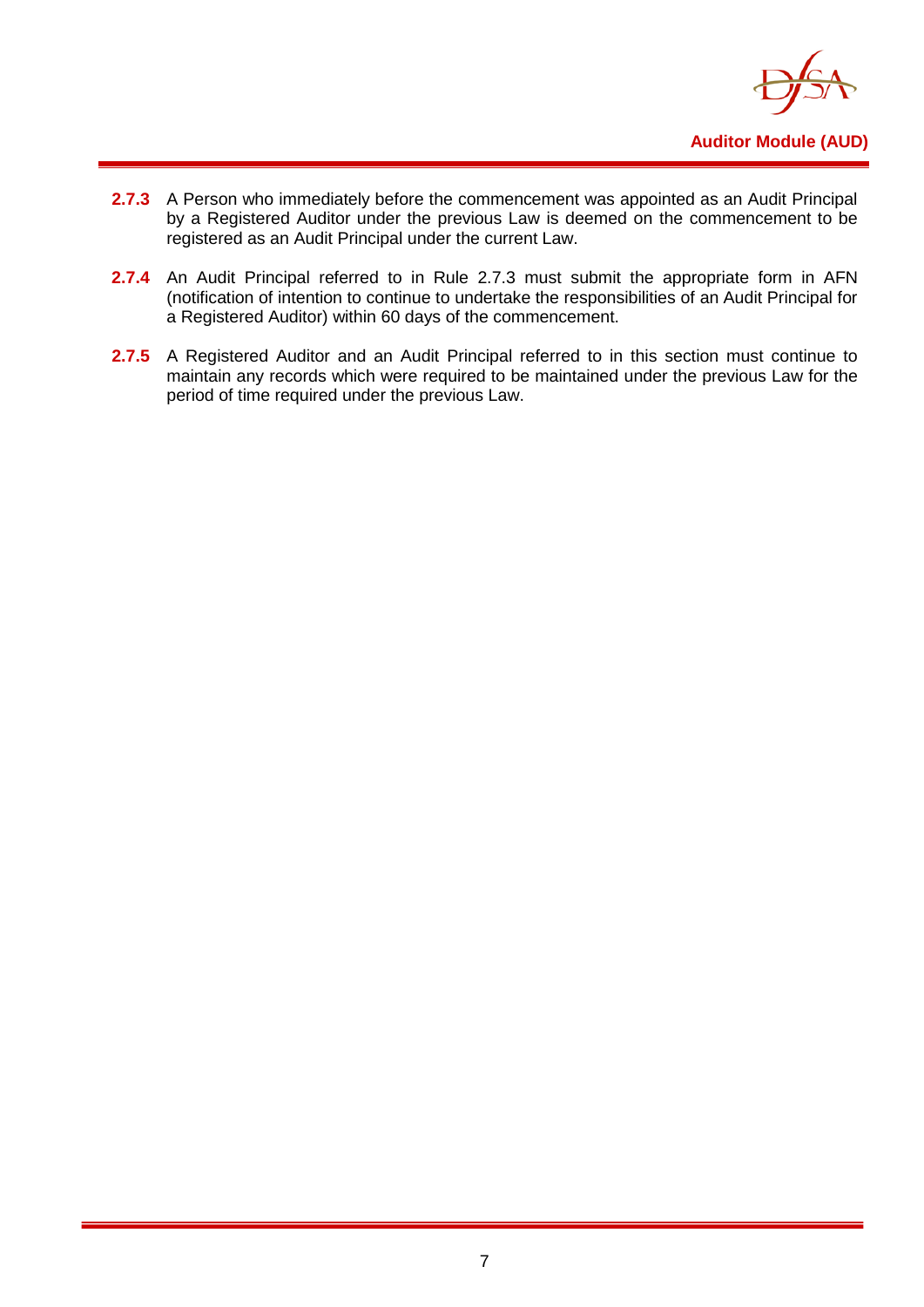

## <span id="page-10-1"></span><span id="page-10-0"></span>**3 SUSPENSION AND WITHDRAWAL OF REGISTRATION**

## **3.1 Application**

- **3.1.1** This chapter applies to every:
	- (a) Registered Auditor; and
	- (b) Audit Principal.

## <span id="page-10-2"></span>**3.2 Suspension and withdrawal of registration of a Registered Auditor**

#### **Guidance**

- 1. Under Article 98A(1) of the Regulatory Law the DFSA may suspend or withdraw the registration of a Registered Auditor or Audit Principal on its own initiative or at the request of the Registered Auditor or Audit Principal.
- 2. Article 98A(2) of the Regulatory Law sets out the circumstances in which the DFSA may suspend or withdraw the registration of a Registered Auditor or Audit Principal.
- 3. Under Article 98A(5) of the Regulatory Law, the DFSA may temporarily suspend the registration of a Registered Auditor or Audit Principal pending completion of an investigation against the Auditor or Audit Principal. The DFSA may only exercise this power where, arising from the investigation, it reasonably believes that the Person has engaged in serious misconduct that may form grounds for withdrawal of the Person's registration. This might be, for example, where there is evidence of fraud, theft or other dishonest conduct or a risk to Client Assets. As the investigation is ongoing, the DFSA would ordinarily expect not to publicise a temporary suspension under this power. But the DFSA retains discretion to publicise such a suspension in an individual case if it is appropriate to do so given the particular circumstances.
- 4. Under Article 98A(7) of the Regulatory Law, a Registered Auditor or Audit Principal may refer a decision of the DFSA to suspend or withdraw its registration to the FMT. The DFSA decision to suspend or withdraw registration remains in force until the review is concluded and the FMT makes a further order, unless the FMT has made an interim order to stay the decision.
- 5. Under Article 98A(3) of the Regulatory Law the DFSA may make Rules containing requirements a Registered Auditor or Audit Principal must meet before the DFSA will grant a request by the Registered Auditor or Audit Principal to withdraw registration.
- 6. An application by a Registered Auditor or Audit Principal to withdraw their registration does not in itself result in a withdrawal of the registration. Until the DFSA withdraws the registration, the Registered Auditor or Audit Principal remains subject to, and must comply with, the Regulatory Law, Rules and any other relevant legislation administered by the DFSA.

#### **Suspension or withdrawal of registration on the DFSA's initiative**

**3.2.1** A Registered Auditor that has had its registration suspended by the DFSA, must not: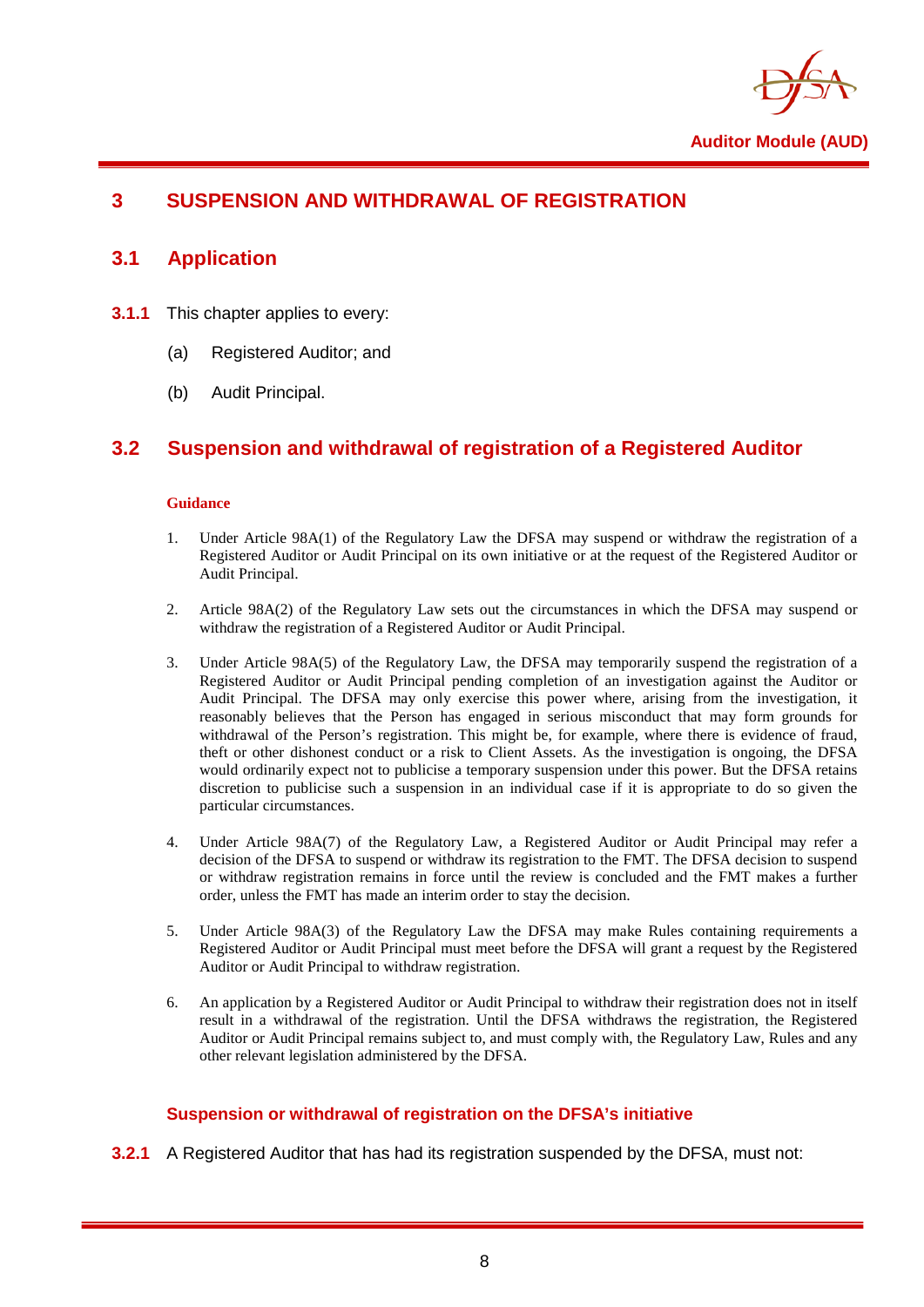

- (a) accept any new audit client who is a Relevant Person;
- (b) agree to being re-appointed by an existing audit client who is a Relevant Person; or
- (c) issue an audit report relating to a Relevant Person without the prior written consent of the DFSA.
- **3.2.2** If the DFSA suspends the registration of a Registered Auditor, it may impose such:
	- (a) conditions on the Registered Auditor as it sees fit during the period of the suspension; and
	- (b) requirements on the procedure for lifting the suspension as it considers appropriate.

#### **Requirements for withdrawal of registration at the request of the Registered Auditor**

- **3.2.3** (1) A request for withdrawal of registration by a Registered Auditor must be made by completing and submitting the appropriate form in AFN.
	- (2) Before granting a request for withdrawal the DFSA must first be satisfied that:
		- (a) the Registered Auditor has made appropriate arrangements with respect to its existing audit clients who are Relevant Persons; and
		- (b) any other matter which the DFSA would reasonably expect to be resolved has been resolved.
- **3.2.4** Once a Registered Auditor has filed a request to withdraw its registration, it must not accept any appointment or re-appointment as a Registered Auditor or issue any audit reports in relation to a Relevant Person without obtaining the prior written consent of the DFSA.

## <span id="page-11-0"></span>**3.3 Suspension or withdrawal of an Audit Principal**

#### **Suspension or withdrawal of registration on the DFSA's initiative**

- **3.3.1** An Audit Principal that has had his registration suspended by the DFSA must not in respect of a Relevant Person:
	- (a) manage the conduct of any audit work undertaken by a Registered Auditor; or
	- (b) sign any audit report, or other report required by the DFSA, on behalf of the Registered Auditor.
- **3.3.2** If the DFSA suspends the registration of an Audit Principal, it may impose such:
	- (a) conditions on the Audit Principal and Registered Auditor as it sees fit during the period of the suspension; and
	- (b) requirements on the procedure for lifting the suspension as it considers appropriate.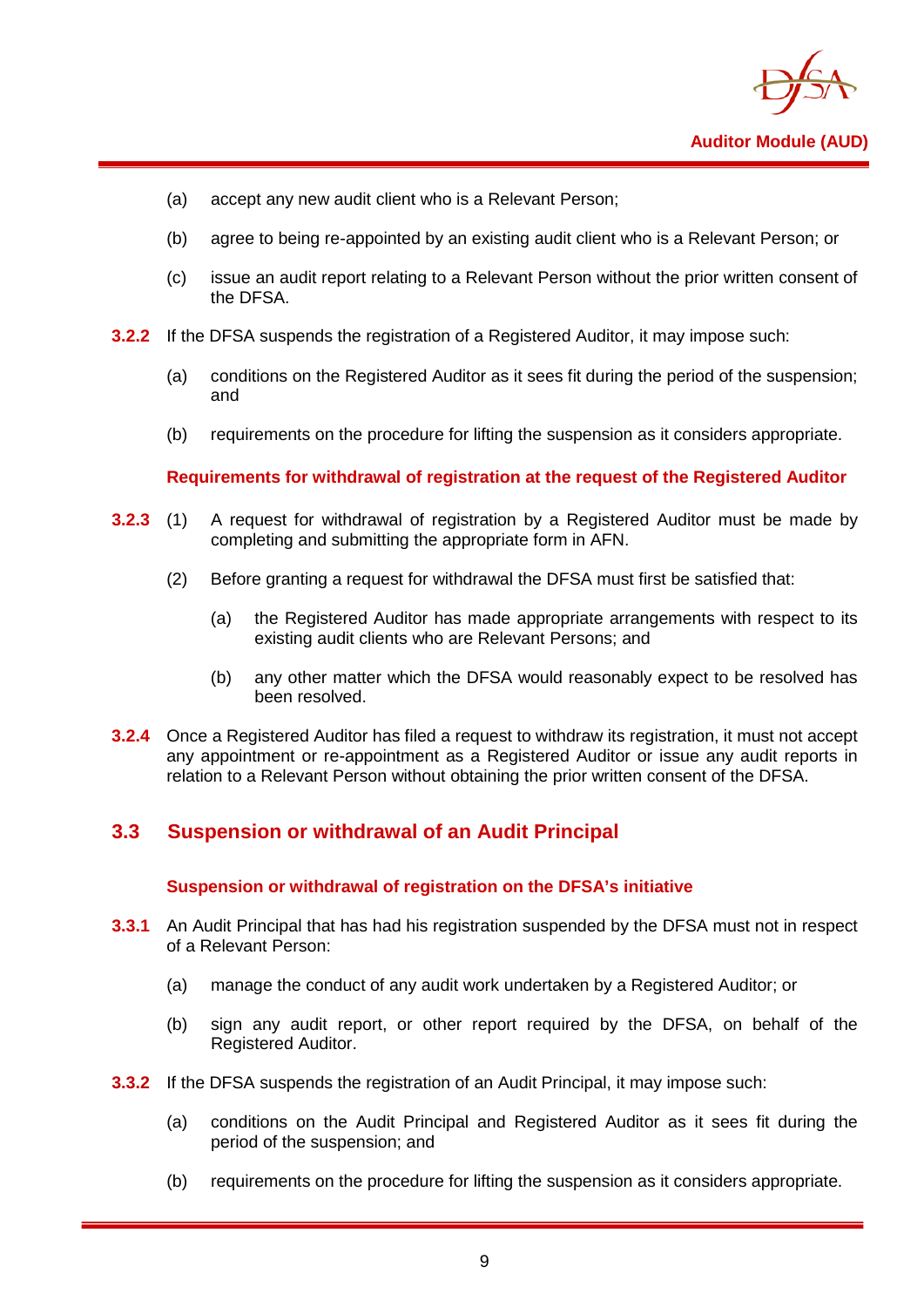

#### **Requirements for withdrawal of registration at the request of the Audit Principal or their Registered Auditor**

- **3.3.3** (1) A request for withdrawal of an Audit Principal's registration by the relevant Registered Auditor or Audit Principal must be made by completing and submitting the appropriate form in AFN.
	- (2) Before granting a request for withdrawal the DFSA must first be satisfied that:
		- (a) the Registered Auditor is able to continue to comply with Rule 2.3.2;
		- (b) the Registered Auditor has made appropriate arrangements with respect to its existing audit clients who are Relevant Persons; and
		- (c) any other matter which the DFSA would reasonably expect to be resolved has been resolved.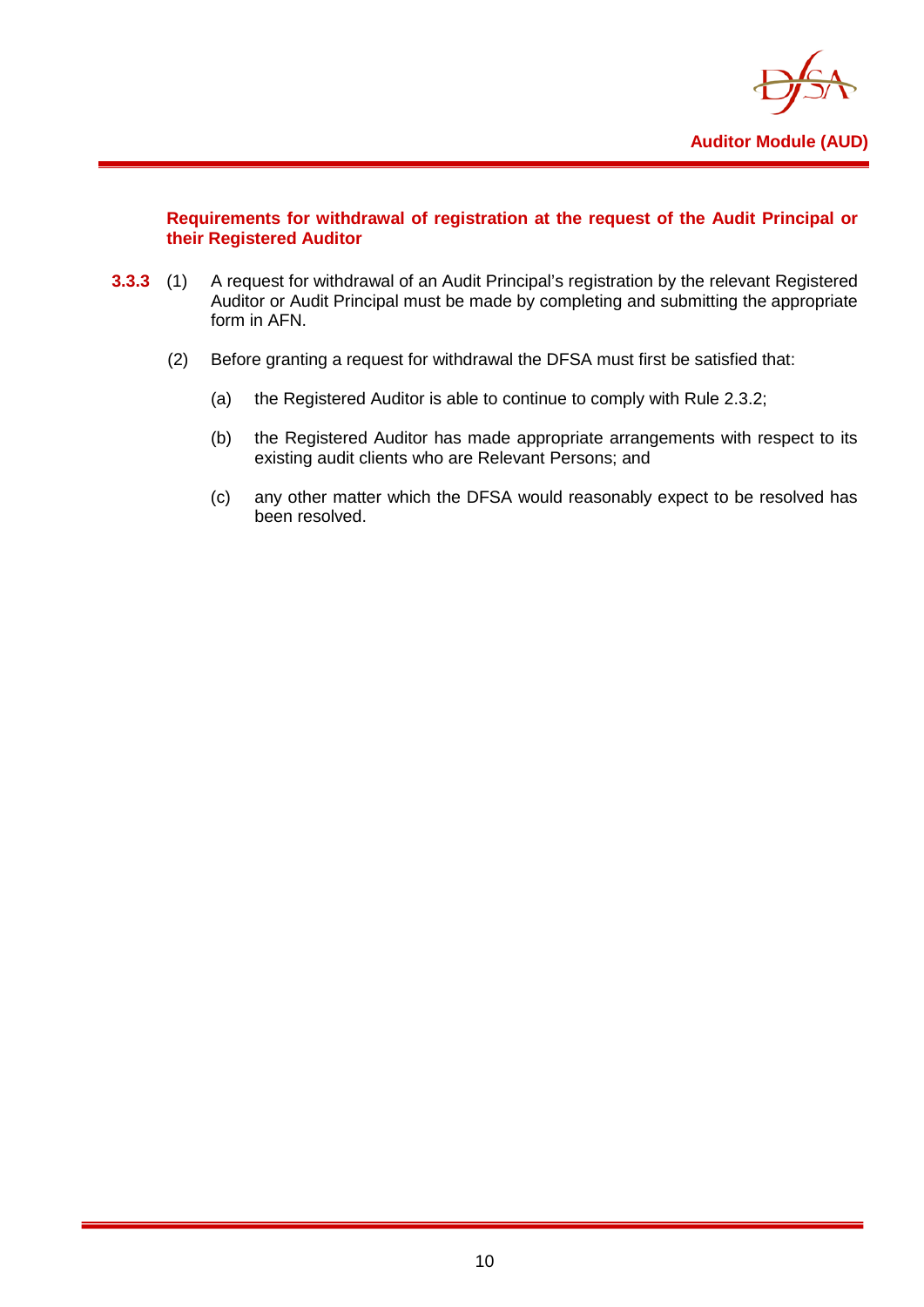

## <span id="page-13-1"></span><span id="page-13-0"></span>**4 GENERAL OBLIGATIONS**

## **4.1 Application**

<span id="page-13-2"></span>**4.1.1** This chapter applies to every Registered Auditor.

## **4.2 Employees' suitability and continuing professional development**

- **4.2.1** (1) A Registered Auditor must ensure that all Employees, including its Audit Principals, engaged in audit work for Relevant Persons:
	- (a) remain fit and proper to carry out their role; and
	- (b) undertake continuing professional development in accordance with the requirements of:
		- (i) the Recognised Professional Body of which the Employee is a member;
		- (ii) any applicable internal standards of the Registered Auditor; and
		- (iii) any direction given by the DFSA.
	- (2) A Registered Auditor must maintain records of continuing professional development undertaken by Employees, including its Audit Principals.

## <span id="page-13-3"></span>**4.3 Professional indemnity insurance**

- **4.3.1** (1) A Registered Auditor must at all times hold adequate and appropriate professional indemnity insurance which covers all types of civil liability arising in connection with the conduct of the Registered Auditor's business by Employees, including its Audit Principals.
	- (2) A Registered Auditor must arrange to hold appropriate run off cover that covers a period of 2 years after its registration as a Registered Auditor is withdrawn.
- **4.3.2** A Registered Auditor must, annually, provide to the DFSA information relating to the Registered Auditor's professional indemnity insurance policy, including the terms and duration of, and any claims made under, the policy.
- **4.3.3** A Registered Auditor must maintain proper records and all relevant information relating to:
	- (a) its professional indemnity insurance, including the terms of cover and its duration;
	- (b) how it established the adequacy and appropriateness of the cover for the purposes of Rule 4.3.1(1); and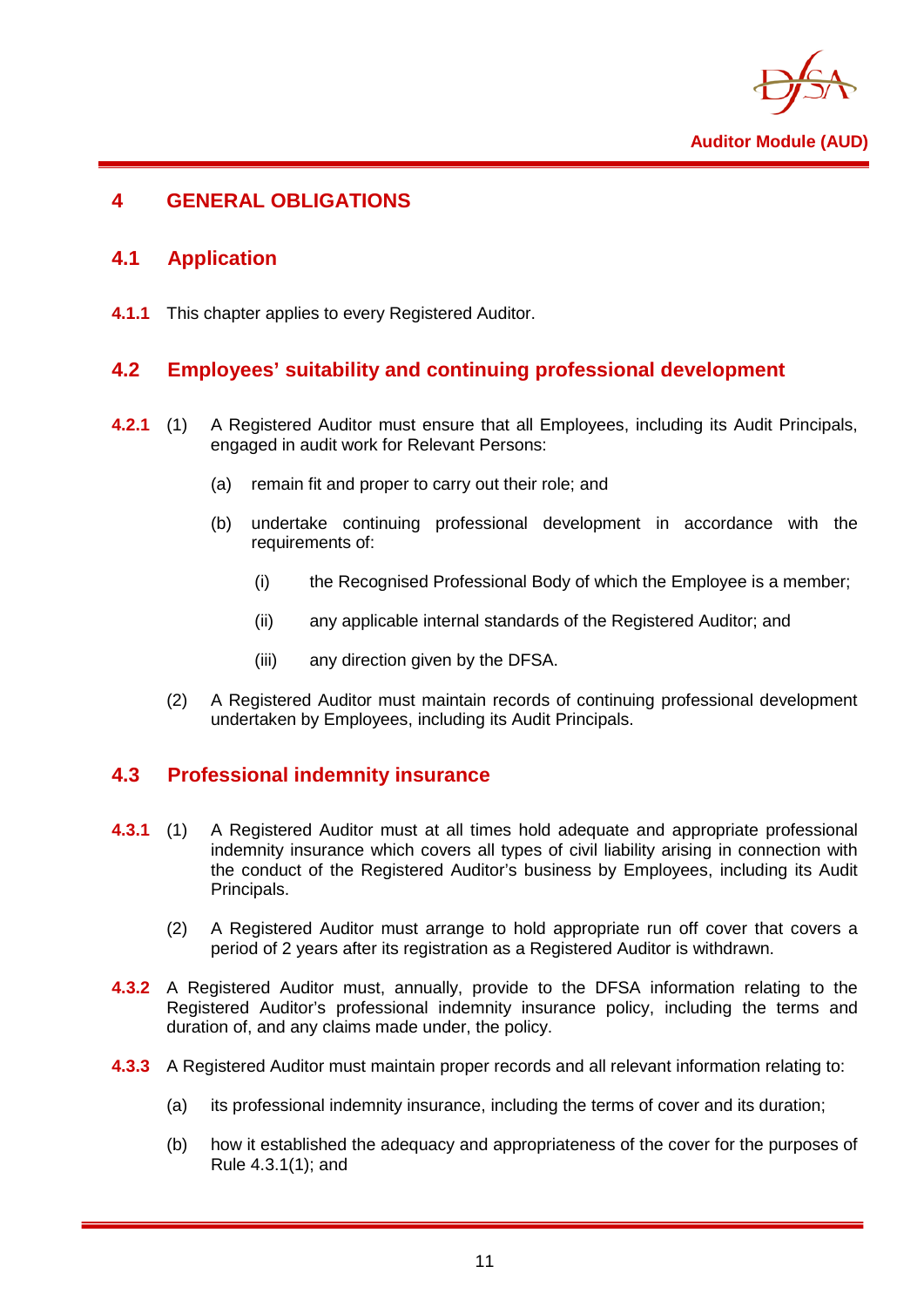

- (c) insurance claims made under its professional indemnity insurance policy.
- **4.3.4** A Registered Auditor must, upon a request by the DFSA, provide to the DFSA promptly the information referred to in Rule 4.3.3.

#### <span id="page-14-0"></span>**4.4 Working Papers**

- **4.4.1** A Registered Auditor must, subject to Rule 4.4.2, maintain sufficient Working Papers to:
	- (a) facilitate the proper performance of its functions and duties under these Rules; and
	- (b) be able to demonstrate to the DFSA that it properly performed its functions and duties under these Rules.
- **4.4.2** If a Registered Auditor:
	- (a) provides Audit Services to a Relevant Person which is part of a Group; and
	- (b) in providing those Audit Services, relies on Working Papers relating to the Group or to another member of the Group, including Working Papers prepared by another auditor,

it is not required to maintain a copy of the Working Papers referred to in (b) but must ensure that a copy of those Working Papers is readily accessible to it.

#### **Guidance**

A Registered Auditor should be aware that the requirement in Rule 4.4.2 extends to a Group or member of a Group, whether inside or outside the DIFC.

<span id="page-14-1"></span>**4.4.3** A Registered Auditor must, upon request by the DFSA, provide to the DFSA promptly copies of Working Papers referred to in Rule 4.4.1 and Rule 4.4.2.

#### **4.5 Records**

- **4.5.1** (1) A Registered Auditor must maintain the records referred to in this chapter for a period of at least 6 years. In the case of the Working Papers referred to in Rule 4.4.1 or 4.4.2, those records must be kept or be accessible (as the case may be) for a period of 6 years from the date of completion of each audit carried out.
	- (2) The records, however stored, must be capable of production in English on paper and within a reasonable period not exceeding 3 business days if requested by the DFSA.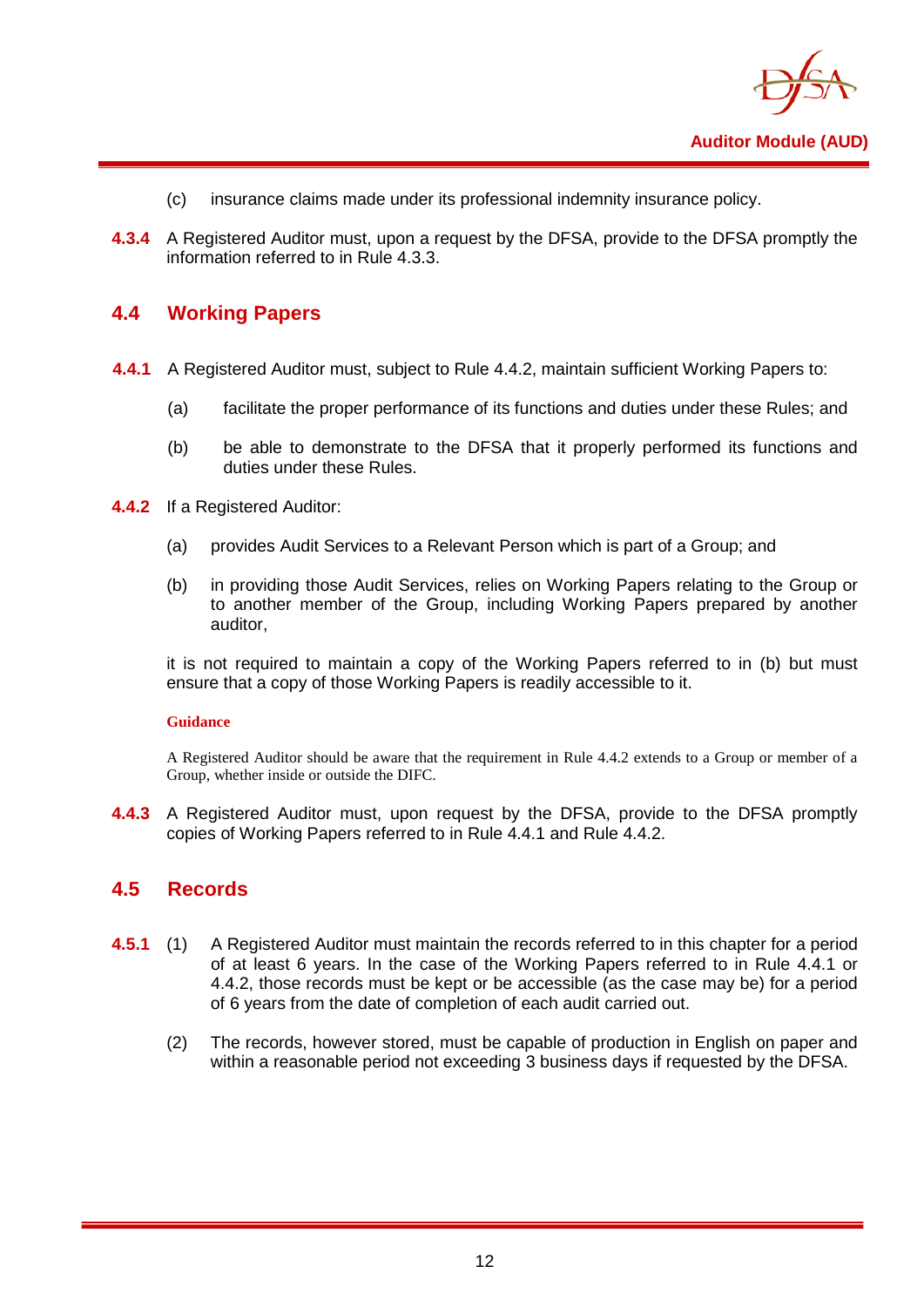

## <span id="page-15-0"></span>**4.6 Notification of changes and events**

#### **Guidance**

- 1. This section sets out Rules on specific events, changes or circumstances that require notification to the DFSA and outlines the process and requirements for notifications.
- 2. A Registered Auditor should be aware that it will breach Article 66 of the Regulatory Law if it provides information to the DFSA which is false, misleading or deceptive, or conceals information where the concealment of such information is likely to mislead or deceive the DFSA.

#### **Changes in core information**

- **4.6.1** A Registered Auditor must provide the DFSA with reasonable advance notice of any change in:
	- (a) the Registered Auditor's name;
	- (b) any business or trading name under which the Registered Auditor carries on its business;
	- (c) the legal nature of the Registered Auditor;
	- (d) the address of the Registered Auditor's principal place of business in the DIFC, where applicable;
	- (e) (in the case of a Branch) its registered office or head office address;
	- (f) the details of any other branches or offices of the Registered Auditor;
	- (g) the details of any affiliated offices, associations or networks; and
	- (h) its Audit Principals.

#### **Events having a regulatory impact**

- **4.6.2** A Registered Auditor must notify the DFSA immediately if it becomes aware, or has reasonable grounds to believe, that any of the following matters may have occurred or may be about to occur:
	- (a) the Registered Auditor fails to satisfy the fit and proper requirements in Rule 2.2.3 or its continuing obligations in section 2.3;
	- (b) any of its Audit Principals no longer meets the registration criteria in Rule 2.4.2;
	- (c) any of its Audit Principals fails to comply with his obligations under DFSA administered legislation;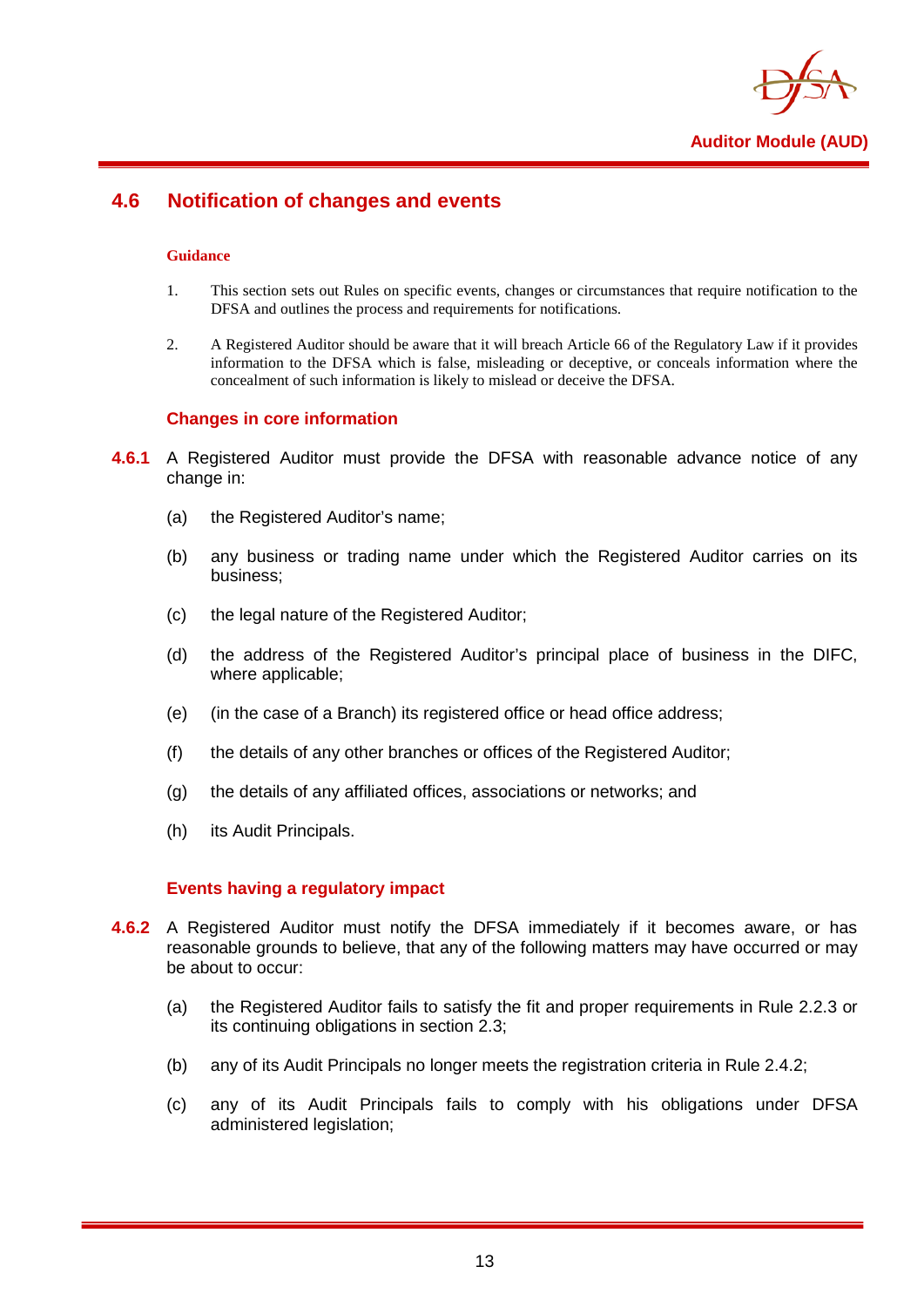

- (d) any claim is made against the Registered Auditor relating to the provision of Audit Services, including but not limited to, a claim lodged against the Registered Auditor's professional indemnity insurance policy;
- (e) the Registered Auditor or any of its Employees, including its Audit Principals, breaches a Rule;
- (f) the Registered Auditor or any of its Employees, including its Audit Principals, breaches any requirement imposed by any applicable law relating to the provision of Audit Services; or
- (g) there is a significant failure in the Registered Auditor's systems or controls.

#### **Action by other regulators**

- **4.6.3** A Registered Auditor must notify the DFSA immediately of:
	- (a) the grant or refusal of any application for, or revocation of, authorisation of the Registered Auditor to carry on audit services in any jurisdiction outside the DIFC;
	- (b) the Registered Auditor becoming aware that a government or other regulatory body (including a self-regulatory body) exercising powers and performing functions related to the regulation of auditors has started an investigation into the conduct of the Registered Auditor or of any of its Audit Principals;
	- (c) the appointment of inspectors, however named, by a governmental or other regulatory body (including a self-regulatory body) exercising powers and performing functions related to the regulation of auditors, to investigate the affairs of the Registered Auditor or any of its Audit Principals; or
	- (d) the imposition of disciplinary measures or sanctions on the Registered Auditor or any of its Audit Principals in relation to its conduct of audit work by a government or other regulatory body exercising powers and performing functions related to the regulation of auditors.

#### **Guidance**

The notification requirement in Rule 4.6.3 (b) extends to investigations relating to any Employee provided the conduct investigated relates to or impacts on the affairs of the Registered Auditor.

#### <span id="page-16-0"></span>**4.7 Communication with the DFSA**

**4.7.1** A Registered Auditor must ensure that any communication with the DFSA is conducted in the English language.

#### **Guidance**

GEN section 6.10 sets out Rules about how information is to be provided to the DFSA.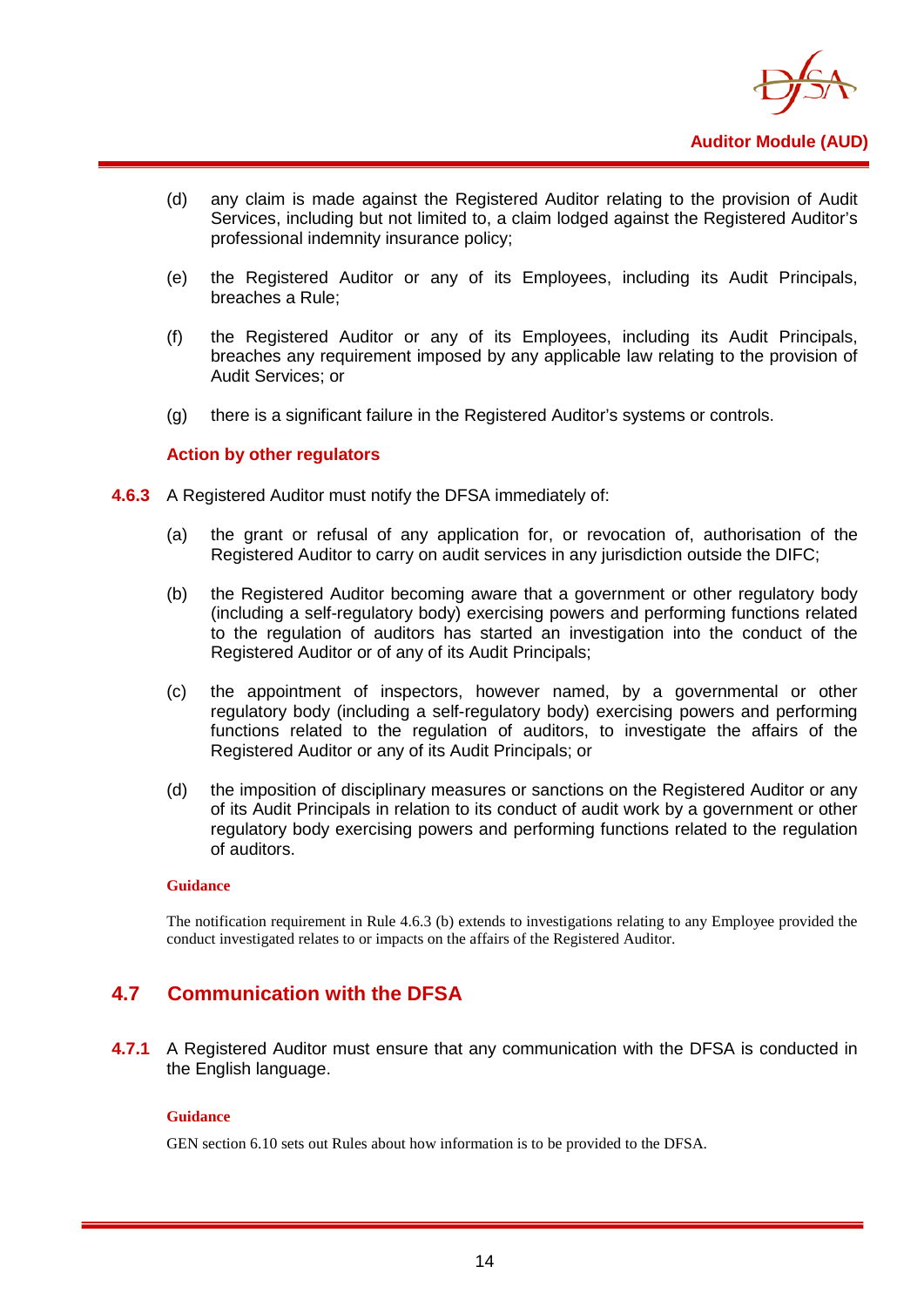

## <span id="page-17-0"></span>**4.8 Annual information return**

**4.8.1** A Registered Auditor must complete the Annual Information Return form in AFN for each calendar year and submit the form to the DFSA by 31 January of the following year.

## <span id="page-17-1"></span>**4.9 Anti-Money Laundering**

#### **Guidance**

A Registered Auditor should be aware of, and comply at all times with, its AML obligations which are contained in the AML module of the DFSA Rulebook.

#### <span id="page-17-2"></span>**4.10 Disclosure of regulatory status**

- **4.10.1** A Registered Auditor must not:
	- (a) misrepresent its regulatory status with respect to the DFSA expressly or by implication; or
	- (b) use or reproduce the DFSA logo without express written permission from the DFSA and in accordance with any conditions for use imposed by the DFSA.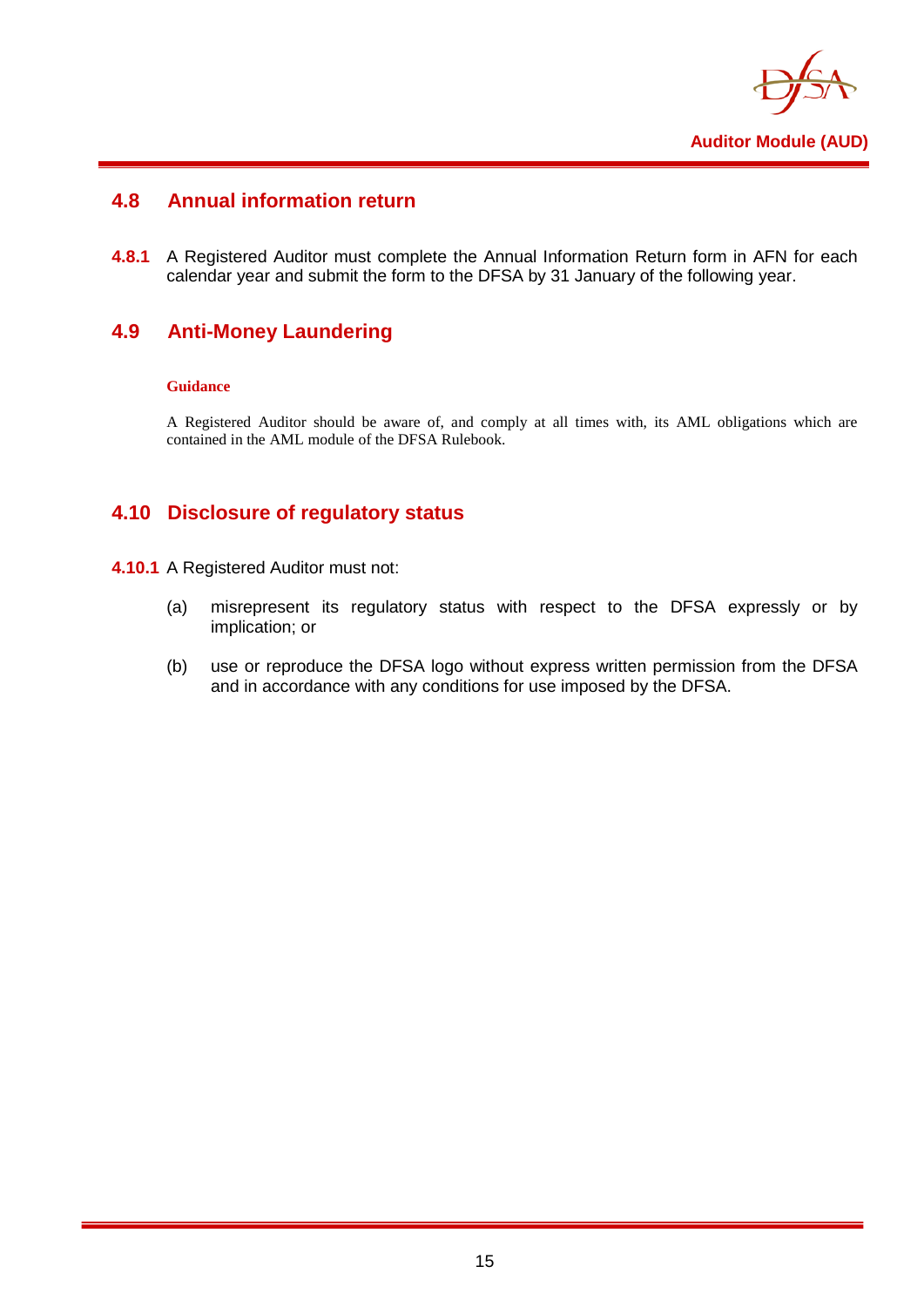

#### <span id="page-18-0"></span>**PART 3 – APPOINTMENT AND RESIGNATION OF AUDITOR AND CONDUCT OF AUDITS**

## <span id="page-18-2"></span><span id="page-18-1"></span>**5 APPOINTMENT AND RESIGNATION OF AUDITOR**

## **5.1 Application**

<span id="page-18-3"></span>**5.1.1** This chapter applies to every Auditor.

#### **5.2 Consent to appointment as an Auditor**

#### **Prescribed non-audit services**

- **5.2.1** The following services are prescribed non-audit services for the purposes of Article 99A(2)(c) of the Regulatory Law:
	- (a) the Compliance Officer function;
	- (b) the internal audit function; and
	- (c) the preparation of accounting records or financial statements.

#### **Guidance**

An Auditor is prohibited from acting as an Auditor for an Authorised Person, Public Listed Company or Domestic Fund if it is providing any of the services set out in Rule 5.2.1 to the Authorised Person, Public Listed Company or the Fund Manager, Trustee or member of a Governing Body of the Domestic Fund. This is because the provision of such non-audit services creates a risk of a fundamental conflict of interest that would potentially prevent the Auditor from carrying out Audit Services properly. However, Auditors should be aware that there may also be other types of non-audit services which can create a conflict of interest and that may need to be considered on a case by case basis under Article 99A(2)(a) and (b) of the Regulatory Law to determine whether such other non-audit services create a conflict of interest or lack of independence that affect its ability to provide Audit Services to the Authorised Person, Public Listed Company or Domestic Fund.

#### **Rotation of an Audit Principal of a Public Listed Company**

- **5.2.2** (1) A Registered Auditor must not consent to an appointment or continue to act as the Auditor of a Public Listed Company if the Audit Principal who has responsibility for the conduct of the audit of the Public Listed Company has acted as Audit Principal in relation to that Company for a period exceeding the maximum period permitted under the Code of Ethics for Professional Accountants and has not been rotated as required under that Code.
	- (2) The period referred to in (1) is prescribed for the purposes of Article 99A(2)(d) of the Regulatory Law.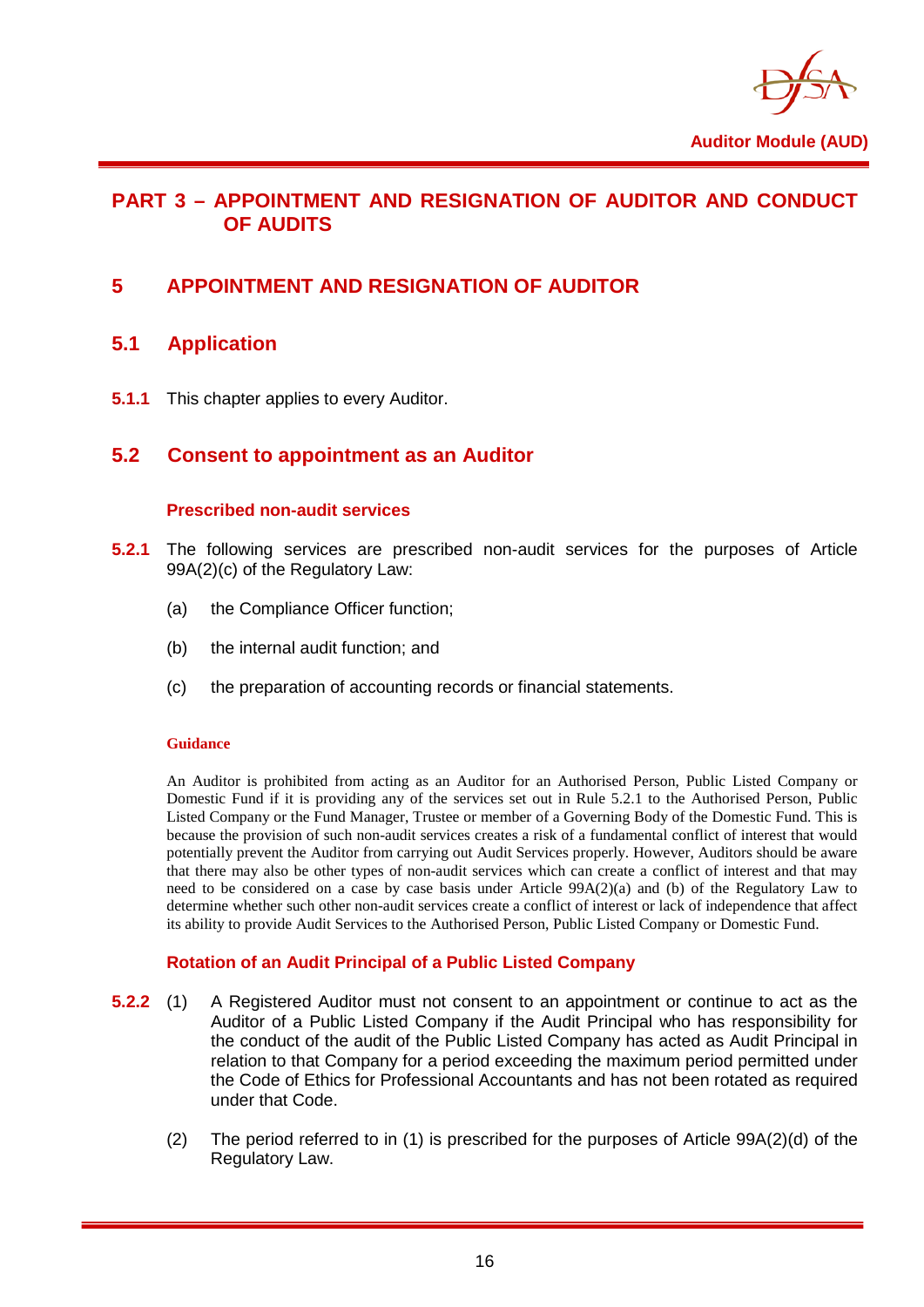

## <span id="page-19-0"></span>**5.3 Resignation of Auditor**

- **5.3.1** (1) An Auditor must notify the DFSA in writing if it resigns due to the failure by an Authorised Person, Public Listed Company or Domestic Fund to address significant concerns which have previously been raised by the Auditor with the senior management of that Person.
	- (2) The notification under (1) must include sufficient details of the Person concerned, the concerns raised and the failure by that Person to address the concerns.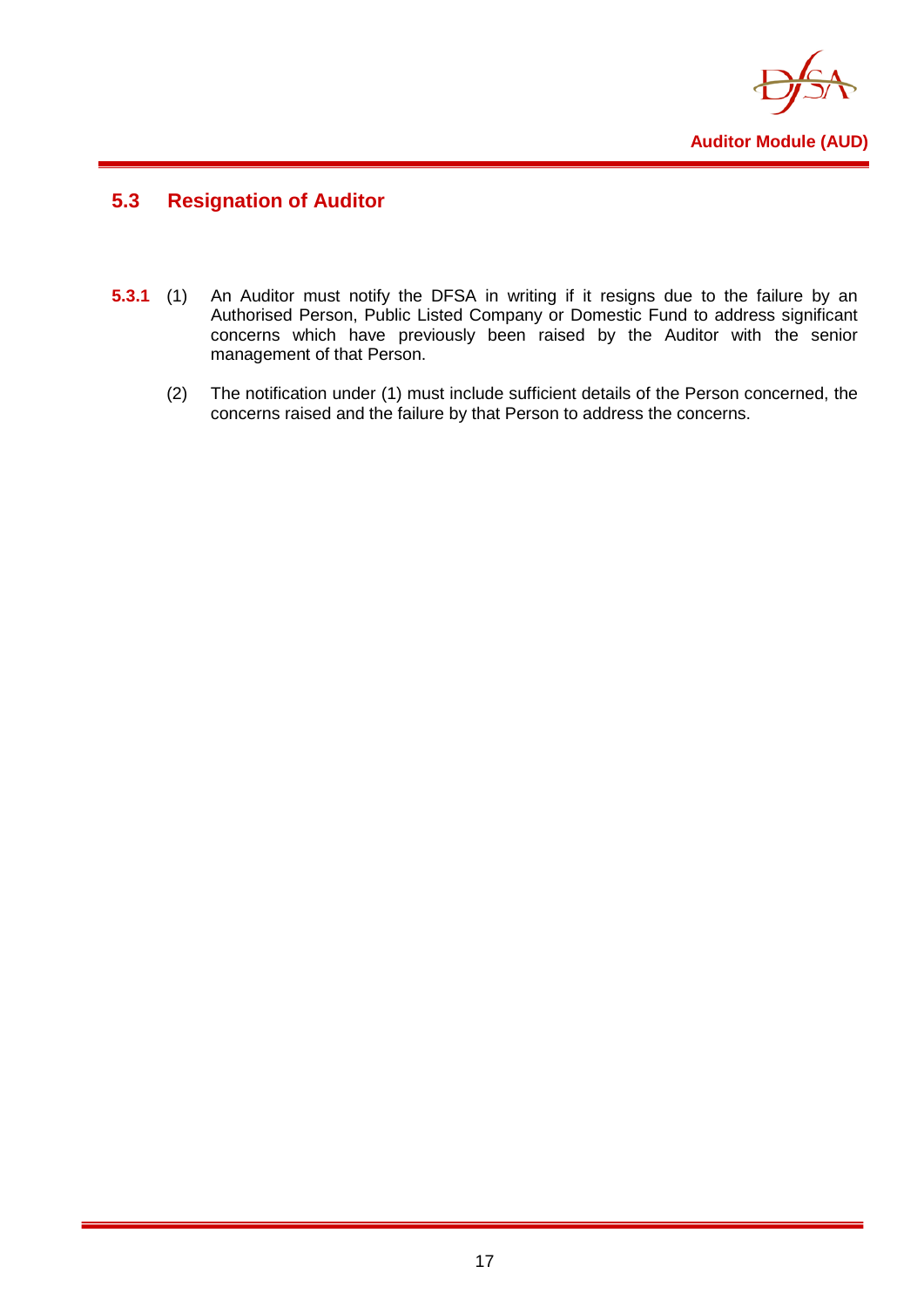

## <span id="page-20-1"></span><span id="page-20-0"></span>**6 CONDUCT OF AUDITS AND PREPARATION OF AUDIT REPORTS**

## **6.1 Application**

<span id="page-20-2"></span>**6.1.1** This chapter applies to every Auditor.

## **6.2 Conduct of audits and contents of audit reports**

**6.2.1** An Auditor must conduct an audit, and prepare the contents of any relevant audit report, referred to in Rules in accordance with the standards in the following table:

| <b>Type of Report</b>                                               | <b>Relevant Standards</b>                                                                                                                     | <b>Report Contents</b> |
|---------------------------------------------------------------------|-----------------------------------------------------------------------------------------------------------------------------------------------|------------------------|
| <b>Financial Statements</b><br>Auditor's Report                     | International Standards on Auditing                                                                                                           | <b>ISA 700</b>         |
| <b>Regulatory Return</b><br>Auditor's Report for a<br>Domestic Firm | <b>Standards</b><br>International<br><sub>on</sub><br>Assurance Engagement (ISAE) or<br>International Standards on Related<br>Services (ISRS) | A1.1.1                 |
| <b>Regulatory Return</b><br>Auditor's Report for a<br><b>Branch</b> |                                                                                                                                               | A1.1.2                 |
| <b>Client Money Auditor's</b><br>Report                             |                                                                                                                                               | A2.1.1                 |
| <b>Insurance Monies</b><br>Auditor's Report                         |                                                                                                                                               | A3.1.1                 |
| Safe Custody Auditor's<br>Report                                    |                                                                                                                                               | A4.1.1                 |
| <b>Fund Auditor's Report</b>                                        | In accordance with Chapter 9 of the<br>Collective<br>Investment<br><b>Rules</b><br>module of the DFSA Rulebook                                | A5.1.1                 |
| <b>Public Listed Company</b><br>Auditor's Report                    | In accordance with Chapter 5 of the<br>module<br>of<br>the<br>MKT<br><b>DFSA</b><br>Rulebook                                                  | A6.1.1                 |

- **6.2.2** (1) An Auditor must ensure that every audit report produced by it includes the name of:
	- (a) the Audit Principal, if it is a Registered Auditor; or
	- (b) the relevant individual responsible for managing the audit work relating to the relevant audit report, if it is not a Registered Auditor.
	- (2) An individual referred to in (1)(a) or (b) is not by reason of being named in an audit report in accordance with (1), subject to any civil liability to which he would not otherwise be subject.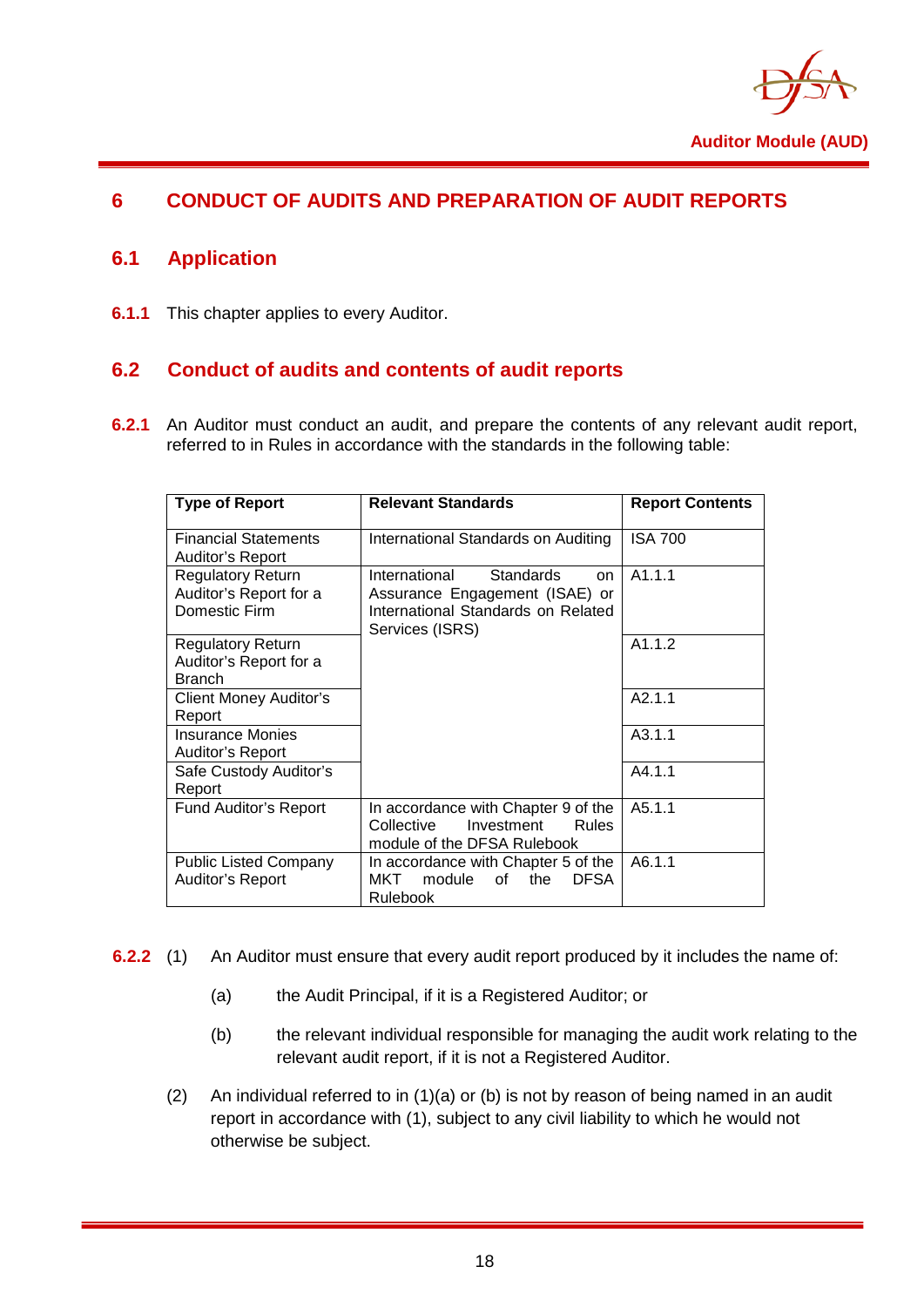

## <span id="page-21-0"></span>**APP1 REGULATORY RETURNS AUDITORS REPORT**

- **A1.1.1** In producing a Regulatory Returns Auditor's Report for a Domestic Firm, an Auditor must state whether:
	- (a) it has received all the necessary information and explanations for the purposes of preparing the report to the DFSA;
	- (b) the Authorised Person's regulatory returns, specified in PIB, PIN or AMI, to the DFSA have been properly reconciled with the appropriate audited financial statements;
	- (c) the Authorised Person's regulatory returns, specified in PIB, PIN or AMI, submitted to the DFSA on a quarterly basis have been properly reconciled with the appropriate annual returns;
	- (d) the Authorised Person's financial resources as at its financial year end have been properly calculated in accordance with the applicable Rules in PIB, PIN or AMI (as the case may be) and are sufficient to meet the relevant requirements;
	- (e) (in the case of an Authorised Firm other than an Insurer) the Capital Resources have been calculated in accordance with the applicable Rules in PIB;
	- (f) (in the case of an Authorised Firm other than an Insurer) the Capital Resources maintained exceed the Capital Requirement in accordance with the applicable Rules in PIB;
	- (g) (in the case of an Authorised Firm) the regulatory returns specified in PIB or PIN have been properly prepared by the Authorised Firm in accordance with the applicable rules in PIB or PIN;
	- (h) (in the case of an Authorised Firm) the Authorised Firm has kept proper Accounting Records in accordance with the applicable Rules in PIB or PIN;
	- (i) (in the case of an Authorised Firm which is subject to Expenditure Based Capital Minimum) the Expenditure Based Capital Minimum has been calculated in accordance with the applicable Rules in PIB; and
	- (j) (in the case of an Authorised Firm in Category 3B, 3C or 4, and which is subject to Expenditure Based Capital Minimum) the Capital Requirement maintained exceeds its Expenditure Based Capital Minimum and has been maintained in the form of liquid assets in accordance with the applicable Rules in PIB.
- **A1.1.2** In producing a Regulatory Returns Auditor's Report for a Branch, an Auditor must state whether;
	- (a) the Authorised Person's regulatory returns have been properly reconciled with the Branch's financial statements; and
	- (b) in the case of an Authorised Firm;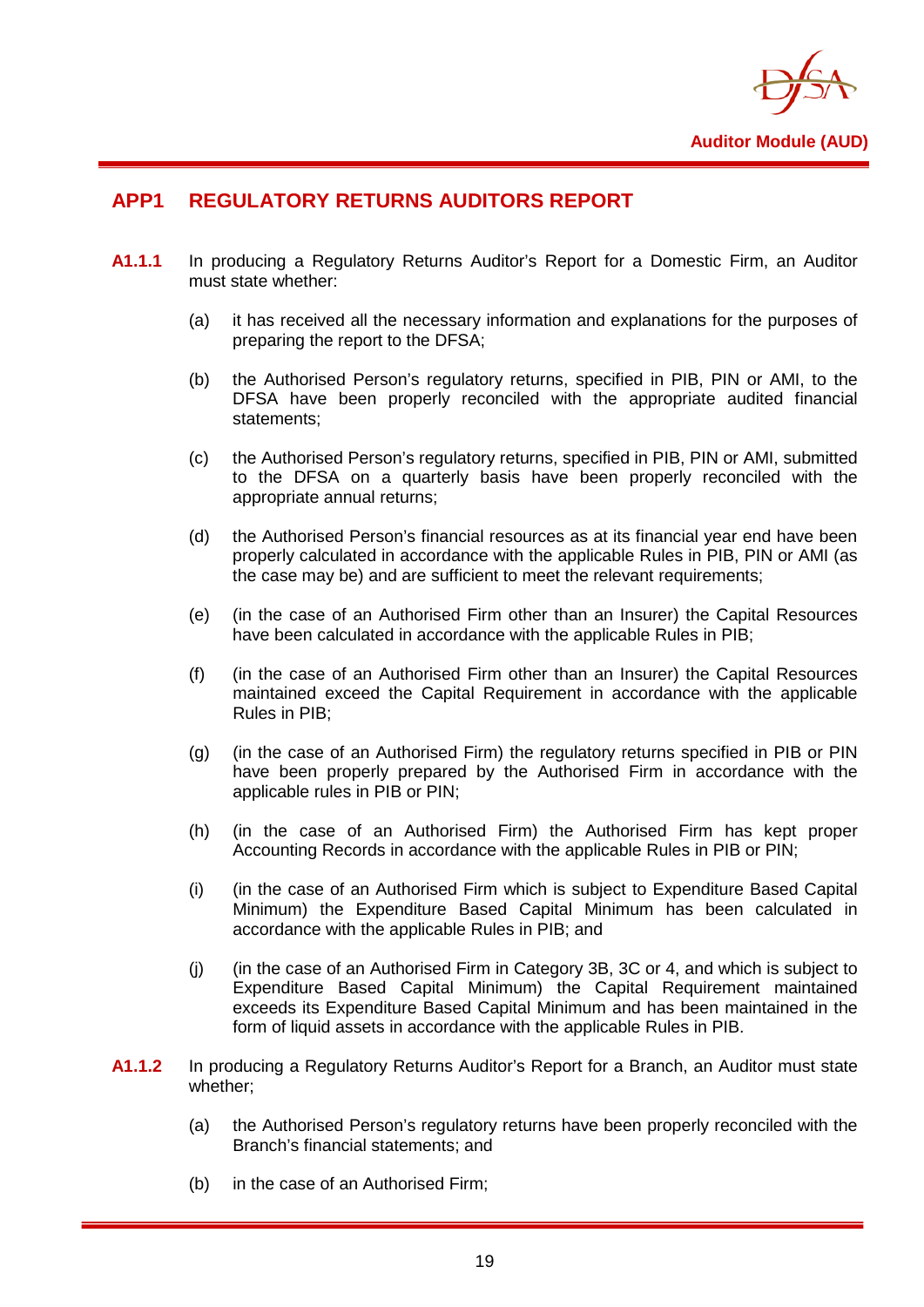

- (i) the regulatory returns specified in PIN or PIB have been properly prepared by the Authorised Firm in accordance with the applicable rules in PIB or PIN; and
- (ii) the Authorised Firm has kept proper Accounting Records in accordance with the applicable Rules in PIB or PIN.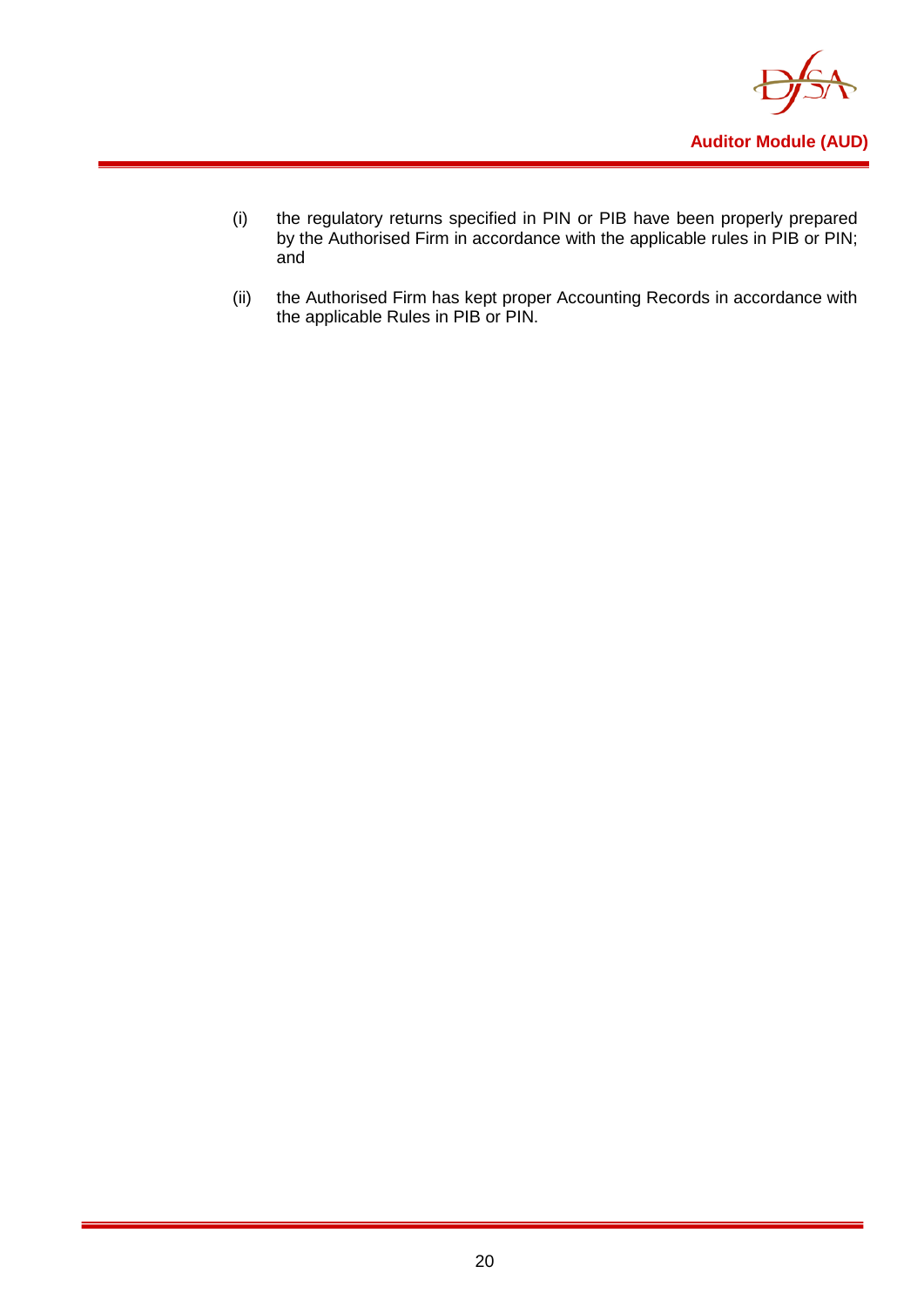

## <span id="page-23-0"></span>**APP2 CLIENT MONEY AUDITOR'S REPORT**

- **A2.1.1** In producing a Client Money Auditor's Report, an Auditor must state as at the date on which the Authorised Firm's audited statement of financial position was prepared:
	- (a) the amount of Client Money an Authorised Firm was holding and controlling in accordance with COB chapter 6 and with the Client Money Provisions; and
	- (b) whether:
		- (i) the Authorised Firm has maintained throughout the year systems and controls to enable it to comply with the relevant provisions of COB chapter 6 and, if applicable, COB App5;
		- (ii) the Authorised Firm's controls are such as to ensure that Client Money is identifiable and secure at all times;
		- (iii) any of the requirements in COB chapter 6 and the Client Money Provisions have not been met;
		- (iv) if applicable, Client Money belonging to Segregated Clients has been segregated in accordance with the Client Money Provisions:
		- (v) if applicable, the Authorised Firm was holding and controlling the appropriate amount of Client Money in accordance with COB chapter 6 and with the Client Money Provisions as at the date on which the Authorised Firm's audited statement of financial position was prepared;
		- (vi) the Auditor has received all necessary information and explanations for the purposes of preparing the report to the DFSA; and
		- (vii) if applicable, there have been any material discrepancies in the reconciliation of Client Money.

#### **Guidance**

Where an Authorised Firm does not hold or control any Client Money as at the date on which the Authorised Firm's audited statement of financial position was prepared, the DFSA expects that a nil balance be stated to comply with Rule A2.1.1 (a) in this Appendix.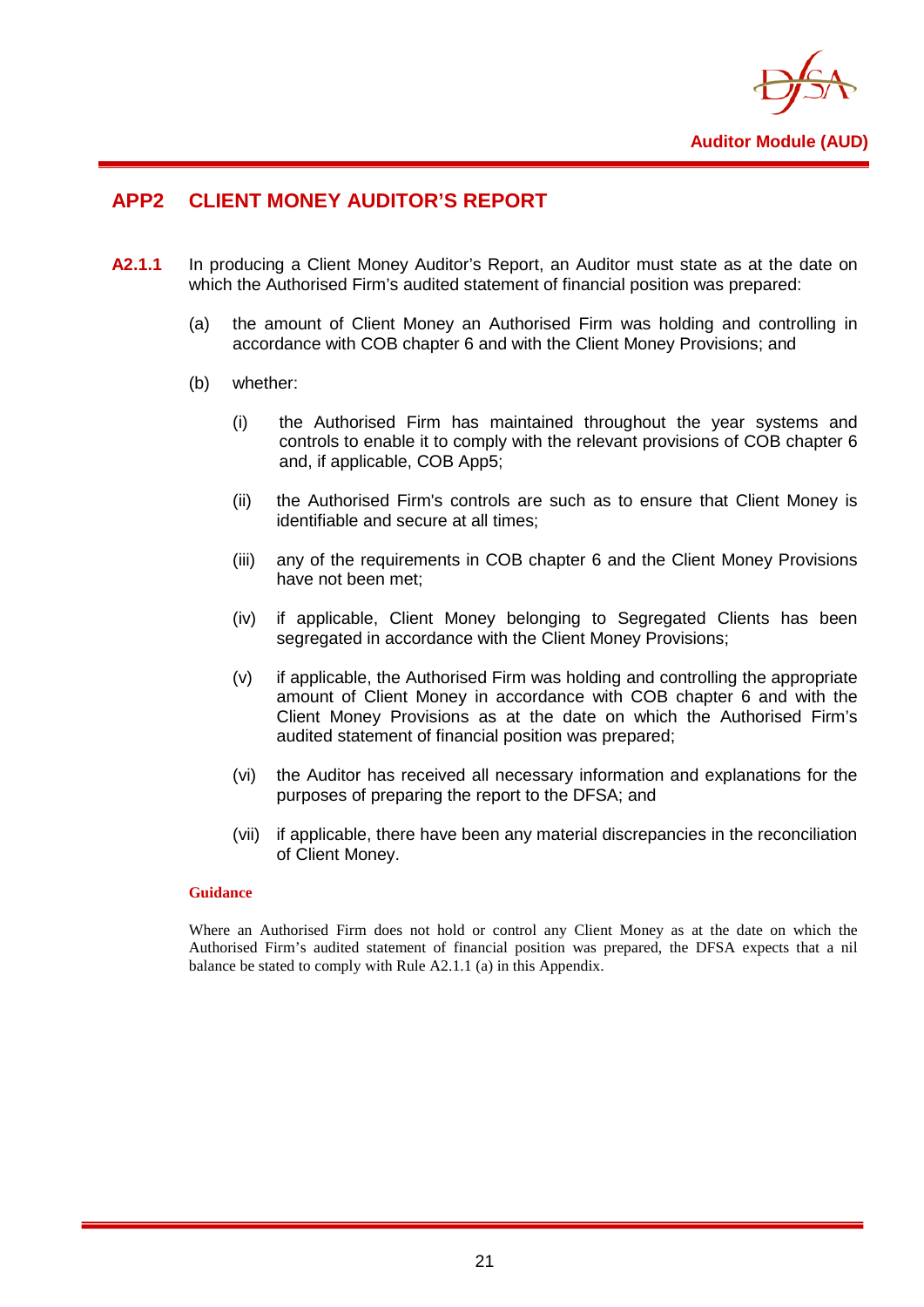

## <span id="page-24-0"></span>**APP3 INSURANCE MONIES AUDITOR'S REPORT**

- **A3.1.1** In producing an Insurance Monies Auditor's Report, an Auditor must state as at the date on which the Authorised Firm's audited statement of financial position was prepared:
	- (a) the amount of Insurance Monies an Authorised Firm was holding and controlling in accordance with COB section 7.12; and
	- (b) whether:
		- (i) the Authorised Firm has maintained throughout the year systems and controls to enable it to comply with the relevant provisions of COB section 7.12;
		- (ii) the Authorised Firm's controls are such as to ensure that Insurance Monies are identifiable and secure at all times;
		- (iii) any of the requirements in COB section 7.12 have not been met;
		- (iv) if applicable, the Authorised Firm was holding and controlling an appropriate amount of Insurance Monies in accordance with COB section 7.12 as at the date on which the Authorised Firm's audited statement of financial position was prepared;
		- (v) the Auditor has received all necessary information and explanations for the purposes of preparing the report to the DFSA; and
		- (vi) if applicable, there have been any material discrepancies in the reconciliation of Insurance Monies.

#### **Guidance**

Where an Authorised Firm does not hold or control any Insurance Monies as at the date on which the Authorised Firm's audited statement of financial position was prepared, the DFSA expects that a nil balance be stated to comply with Rule A3.1.1 (a) in this Appendix.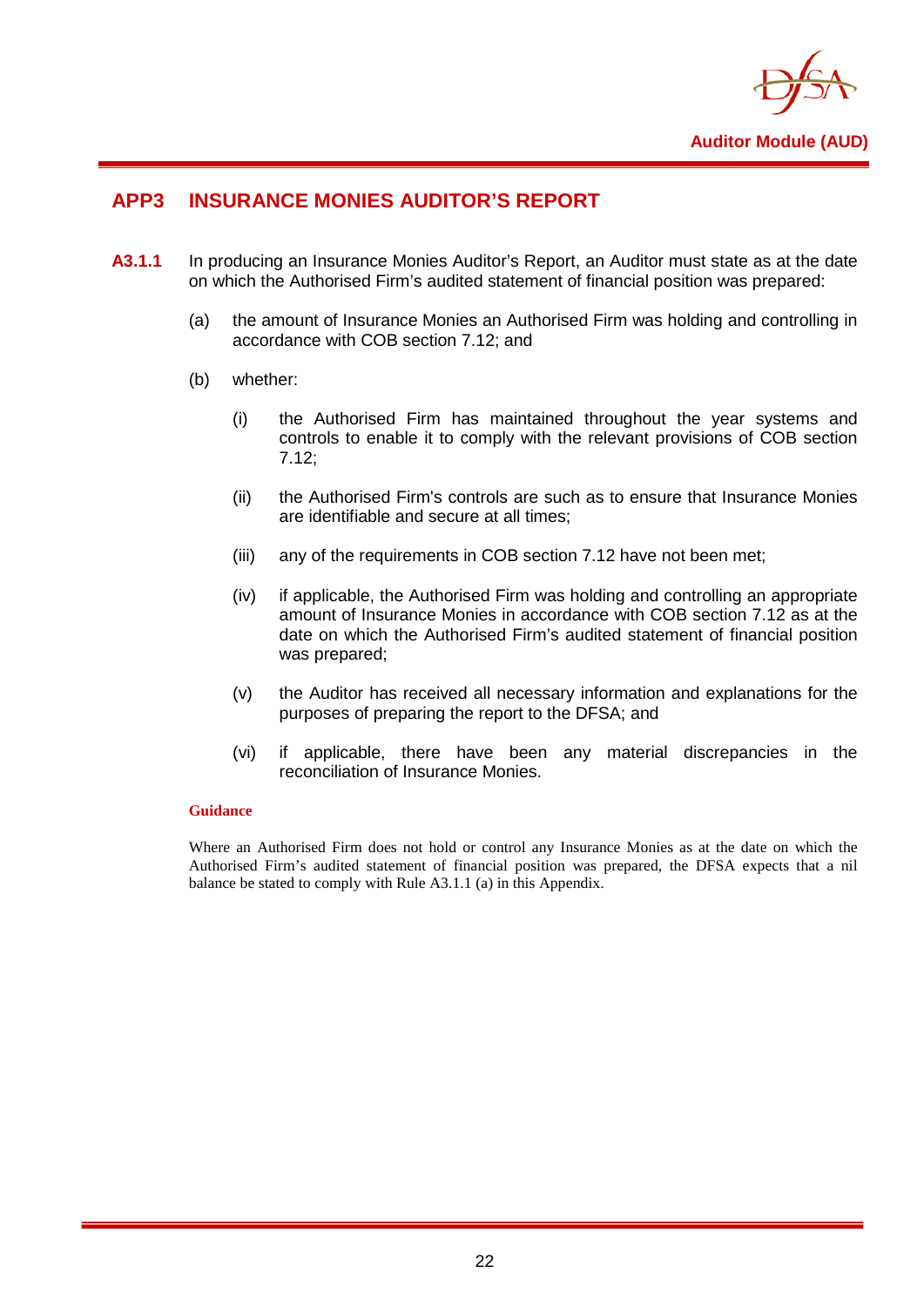

## <span id="page-25-0"></span>**APP4 SAFE CUSTODY AUDITOR'S REPORT**

- **A4.1.1** In producing a Safe Custody Auditor's Report, an Auditor must state as at the date on which the Authorised Firm's audited statement of financial position was prepared:
	- (a) the extent to which the Authorised Firm was holding and controlling Client Investments, Arranging Custody or Providing Custody; and
	- (b) whether:
		- (i) the Authorised Firm has, throughout the year, maintained systems and controls to enable it to comply with the Safe Custody Provisions in COB App6;
		- (ii) the Safe Custody Investments are registered, recorded or held in accordance with the Safe Custody Provisions;
		- (iii) there have been any material discrepancies in the reconciliation of Safe Custody Investments;
		- (iv) the Auditor has received all necessary information and explanations for the purposes of preparing this report to the DFSA; and
		- (v) any of the requirements of the Safe Custody Provisions have not been met.

#### **Guidance**

- 1. Where an Authorised Firm does not hold or control any Client Investments, Arrange Custody or Provide Custody as at the date on which the Authorised Firm's audited statement of financial position was prepared, the DFSA expects that such fact be stated to comply with Rule A4.1.1 (a) in this Appendix.
- 2. In producing a Safe Custody Auditor's Report an Auditor will need to consider which parts of COB App 6 are relevant to the Authorised Firm and only include an opinion to the extent relevant to the Authorised Firm's activity. For example, the application of COB App 6 to an Authorised Firm carrying on the Financial Service of Arranging Custody is much more limited than its application to an Authorised Firm carrying on the Financial Service of Providing Custody. In this particular instance an Auditor producing a Safe Custody Auditor's Report for an Authorised Firm carrying on the Financial Service of Arranging Custody, will generally only need to consider COB Rules A6.5.1(1), A6.5.1(2), A6.5.1(3), A6.5.2 and A6.7.1(1).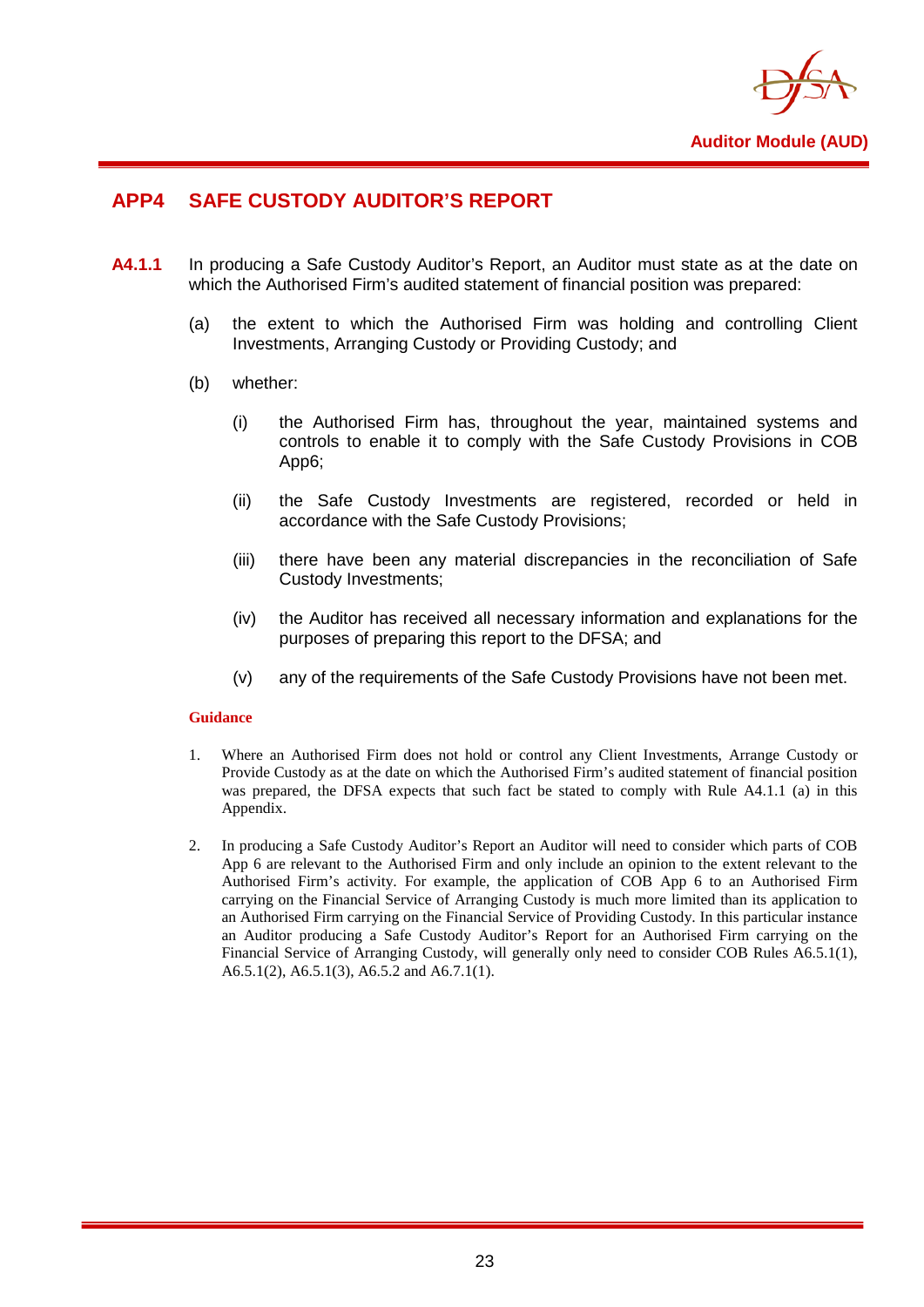

## <span id="page-26-0"></span>**APP5 FUND AUDITOR'S REPORT**

- **A5.1.1** In producing a Fund Auditor's Report, an Auditor must state:
	- (a) whether the financial statements have been properly prepared in accordance with the financial reporting standards adopted by the Fund in accordance with the Collective Investment Rules in the Rulebook and the Constitution;
	- (b) whether the financial statements give a true and fair view of the financial position of the Fund, including the net income and the net gains or losses of the Fund Property, or, as the case may be, the Fund Property attributable to the Sub-Fund for the annual accounting period in question and the financial position of the Fund or Sub-Fund as at the end of the annual accounting period;
	- (c) whether proper accounting records for the Fund, or as the case may be, Sub-Fund have not been kept, or that the financial statements are not in agreement with the accounting records and returns, or that the financial statements do not comply with the applicable financial reporting standards;
	- (d) whether it has been given all the information and explanations which, to the best of its knowledge and belief, are necessary for the purposes of its audit;
	- (e) whether the information given in the report of the directors or in the report of the Fund Manager for that period is consistent with the financial statements; and
	- (f) any other matter or opinion required by the Regulatory Law or the Rules.